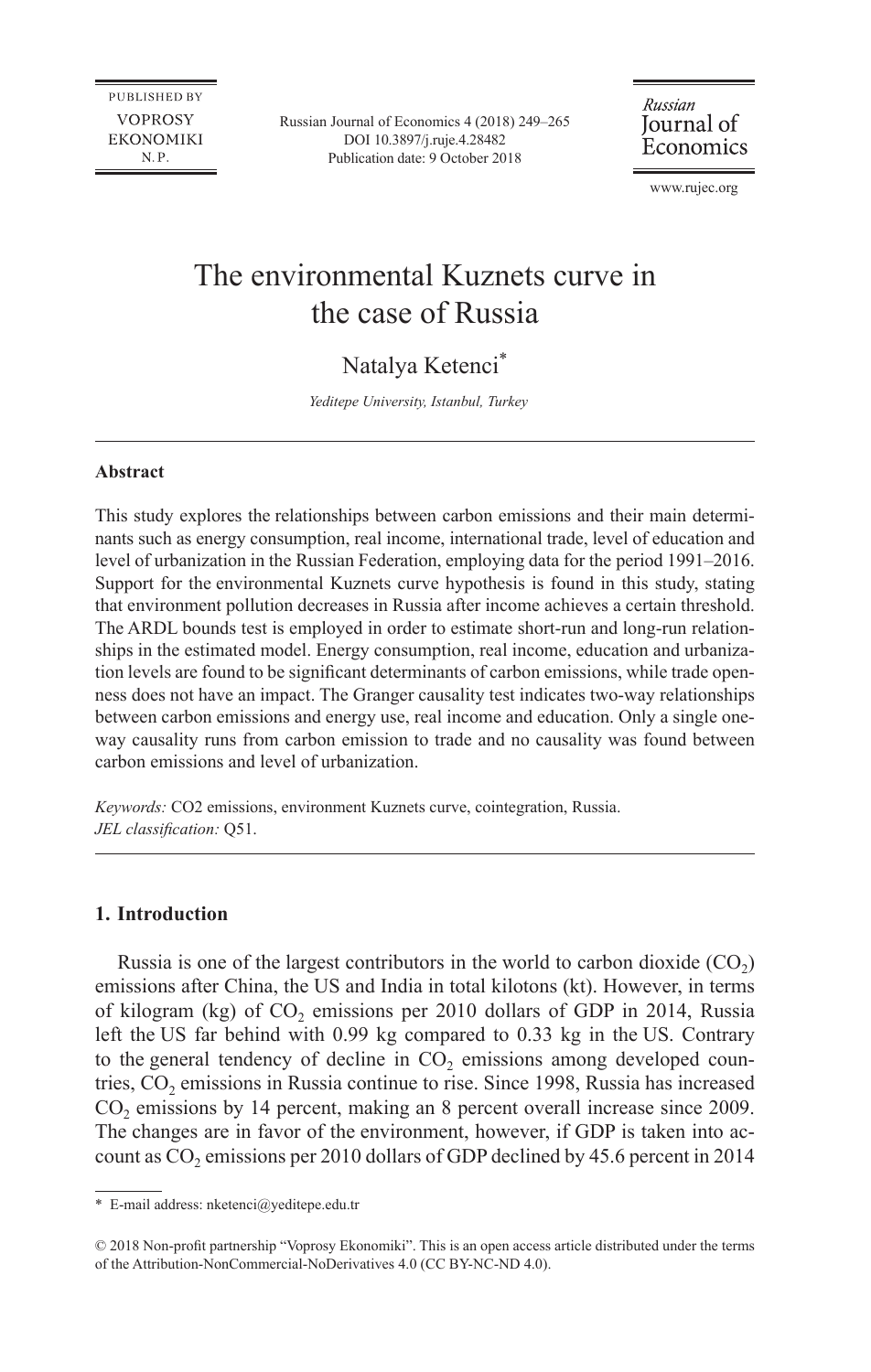from 1998 levels and by 7.3 percent from  $2009$ .<sup>1</sup> This is explained by the use of more environmentally-friendly equipment in the growing economy.

In 2015, the Russian Federation declared, as its target of intended nationally determined contribution (INDC), a decrease in the level of greenhouse gas (GHG) emissions by 25–30 percent from the 1990 level by 2030. However, this target is criticized in literature on the grounds that, in 2012, emissions in Russia were already 68 percent of the 1990 level (Korppoo and Kokorin, 2017). Even though Russia has reached its target and is working to maintain it for the next decade, it continues to be one of the largest contributors to  $CO<sub>2</sub>$  emissions in the world.

New policies need to be designed in order to follow the global continuous declining trend. For example, since 1990, the environmental policy of the European Union (EU) has been focused on the commitment of its countries to decrease greenhouse emissions by 40 percent by 2030. In 2015, 195 countries signed the Paris Agreement, one of the important goals of which is to decrease world greenhouse emissions.

This study investigates factors affecting  $CO<sub>2</sub>$  emissions in Russia that contribute to climate policies. At the same time, it examines the environmental Kuznets curve hypothesis in the context of that country. Factors of  $CO<sub>2</sub>$  emissions in Russia have not been investigated empirically to date using an expanded framework. Therefore, the aim of this study is to conduct the first test of the environmental Kuznets curve in Russia by eliminating omitted variables bias, investigating the long-run relationships between  $CO<sub>2</sub>$  emissions and variables that are responsible for changes, such as energy use, income per capita, trade openness, education and degree of urbanization. The next part reviews empirical findings in literature. The third part introduces the methodology applied in this paper and then empirical results are outlined in the fourth part, followed by a discussion in the conclusion on policy implications.

#### **2. Literature review**

The problem of worsening environmental quality has been receiving increased attention in literature. Most of the empirical studies have been conducted within the framework of the environmental Kuznets curve (EKC). The EKC hypothesis assumes an inverted U-curve relationship between environmental degradation and income per capita. With an increase in income, pollution initially rises as well; however, after the economic growth reaches a certain threshold, levels of pollution start to decrease. Testing the EKC hypothesis, some studies explain changes in environmental quality purely by economic growth (Panayotou 1993; Grossman and Krueger, 1995; Ekins, 1997; Stern 2004; Narayan and Narayan, 2010). However, recently more studies have begun to identify additional factors that may play important roles in environmental degradation processes. For example, energy consumption is considered a key determinant of environmental quality (Ang, 2007; Acaravci and Özturk, 2010; Pao et al., 2011; Saboori and Sulaiman 2013; Shahbaz et al., 2013; Baek, 2015). Numerous studies agree that energy consumption is mostly responsible for  $CO<sub>2</sub>$  emissions (Pablo-Romero and

<sup>&</sup>lt;sup>1</sup> World Development Indicators Database.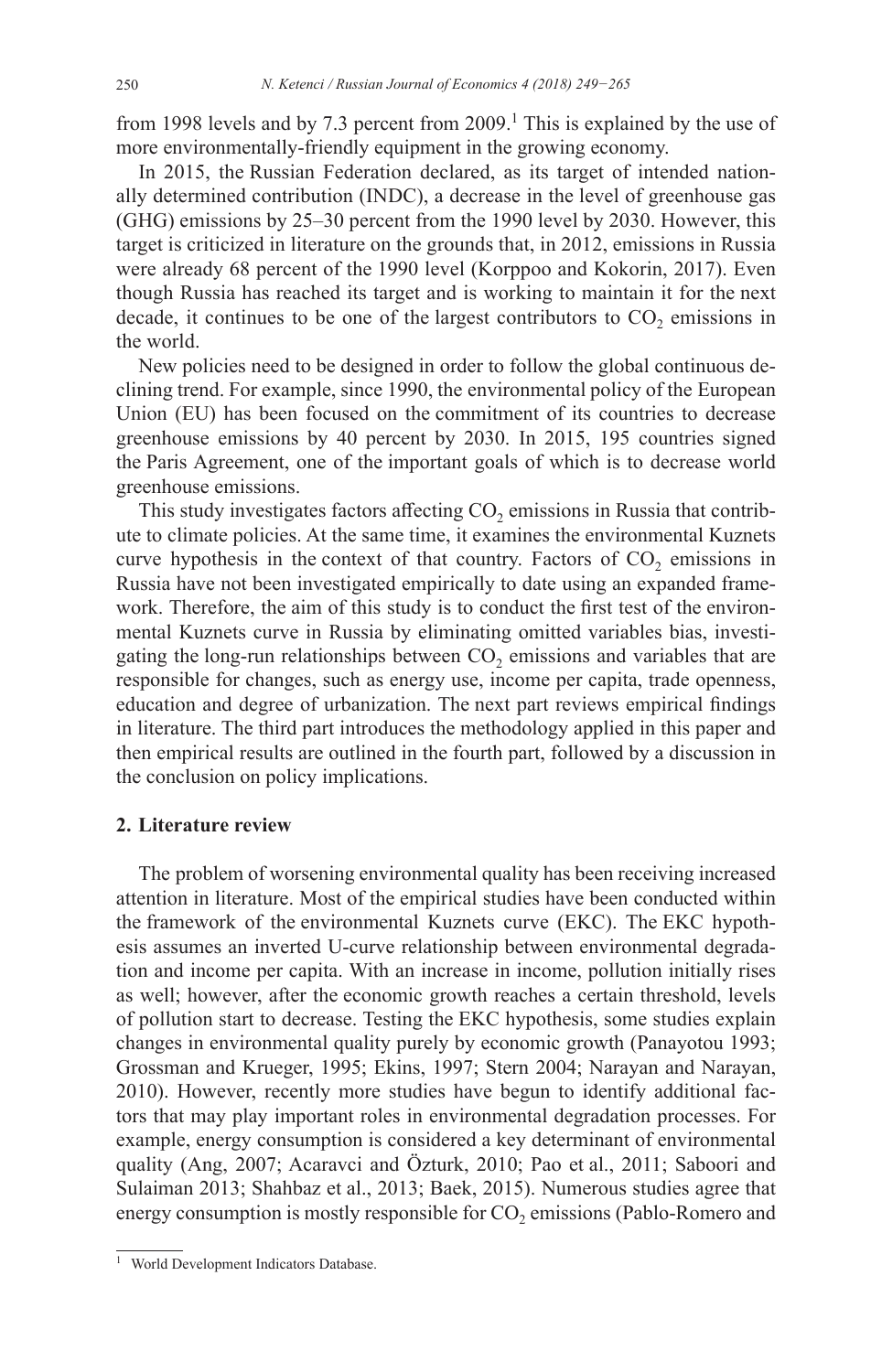Jesus, 2016) and directly or indirectly plays the principal role in environmental problems (Suri and Chapman, 1998).

However, recently more studies have incorporated the factor of international trade (Suri and Chapman, 1998; Cole, 2004; Halicioğlu, 2009; Jayanthakumaran and Liu 2012; Saboori et al., 2012; Lau et al., 2014; Jebli et al., 2016). The liberalization of international trade has encouraged greater production, leading to economic growth, which in turn has created solutions to environmental degradation (Arrow et al., 1996). International trade leads to the movement of products produced in one country to other countries where they are consumed or involved in further production. Therefore, with the increase in trade, pollutant emissions may move to other countries (Halicioğlu, 2009). Suri and Chapman (1998) found that the export of manufactured goods in industrializing countries is the main determinant of increased energy consumption leading to the rapid growth of pollution, while imports of manufactured goods in industrialized countries are partly responsible for a decline in pollutant emissions.

In order to solve the problem of omitted variables, in literature, different determinants are incorporated in the EKC framework. For example, urbanization has been found to have a dual effect on the environment (Managi and Jena, 2008; Wang et al. 2008; Kasman and Duman, 2015). Generally, it is believed that higher levels of urbanization lead to higher levels of pollution due to greater population. However, improved levels of disposal organization and hygiene provisions in urban areas may create positive relationships between urbanization and environmental quality (Gangadharan and Valenzuela, 2001). The effect of education on environmental quality may vary as well (Hill and Magnani, 2002; Farhani et al., 2014). As discussed in Balaguer and Cantavella (2018), with an increase in the level of education, more knowledge is extracted for the consumption of technology-intensive products, which are relatively more polluting products. However, education can lead to social awareness and motivate people to improve environmental quality by decreasing their consumption of non-renewable products and by improving disposal separation.

Some researchers argue that energy prices play an important role in the EKC (Agras and Chapman, 1999; Lindmark, 2002; Richmond and Kaufmann, 2006; He and Richard, 2010; Al-Mulali and Özturk, 2016; Katircioğlu, 2017). Energy prices are considered a key determinant of pollution although the effect may be negative as well as positive. Higher energy prices encourage producers to substitute energy-intensive technologies for less intensive ones, which leads to a decline in pollution. On the other hand, higher energy prices stimulate higher production of energy, leading to increased levels of pollution (He and Richard, 2010).

 To eliminate the possibility of omitted variable bias, researchers include in the EKC framework analysis such variables as inequality (Torras and Boyce, 1998; Magnani, 2000; Heerink et al., 2001), tourism (Katircioğlu, 2014; Arbulu et al., 2015; Zaman et al., 2016), financial development (Tamazian et al., 2009; Jalil and Feridun, 2011; Katircioğlu and Taspinar, 2017) and health (Gangadharan and Valenzuela, 2001; Brajer et al., 2008; and Khan et al., 2016).

The list of major contributors to world  $CO<sub>2</sub>$  emissions consists of developed as well as developing countries; therefore, numerous studies on the EKC hypothesis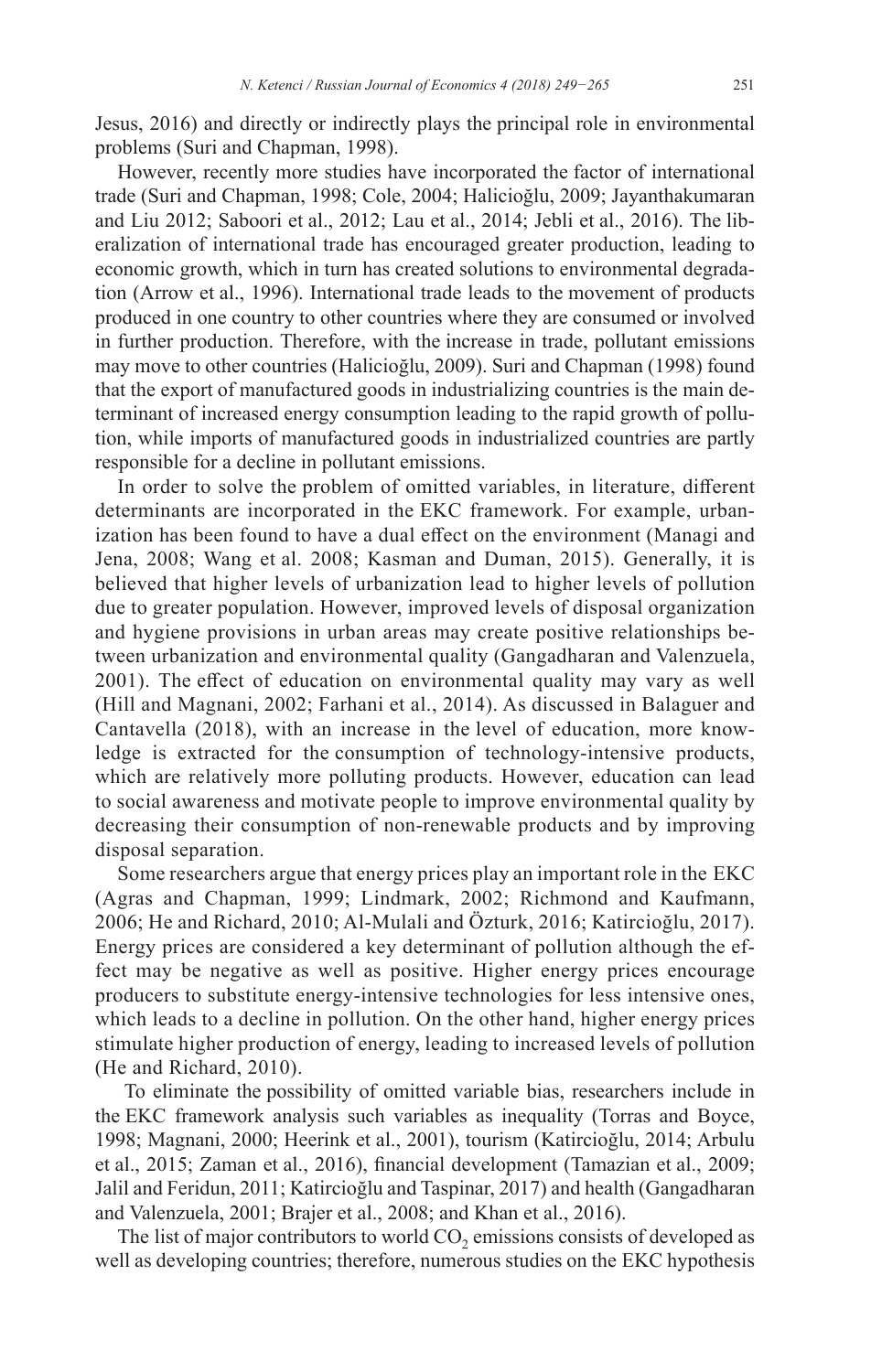include developed (Millimet et al., 2006; Iwata et al., 2010; Esteve and Tamarit, 2012; Shahbaz et al., 2015; Pablo-Romero et al., 2017) as well as developing and transition countries (Bulte and Soest, 2001; Fodha and Zaghdoud, 2010; Al-Mulali et al., 2015; Jebli and Youssef, 2015; Özturk and Al-Mulali, 2015; Li et al., 2016). While there is no common conclusion for developed countries within the EKC framework, numerous studies on developing countries reveal that there is no "one-fit-for-all" relationship between economic growth and environmental quality, where developing countries do not wait for an increase in income to reach the threshold for environmental improvement, but design their own environment improvement path (He, 2016).

In support of general findings, Halicioğlu and Ketenci (2016) revealed support for the existence of EKC only in three out of fifteen transition countries. Sirag et al. (2017) estimated that the income level in developing countries is below the desired threshold for environmental improvements where the government environmental policies suggested the EKC would be inappropriate. Sayed and Sek (2013) tested the EKC hypothesis in developed and developing countries by decomposing emissions by various environmental measures. Their results, in contrast to previous studies, support the existence of the EKC in most cases of developed and developing countries; however, the income threshold in developed countries is higher than that in developing ones. Alternative methodologies may vary the outcome, thus Stern (2004) criticizes previously employed methodologies of total pollution analysis that may lead to ambiguous results. The author suggests that various decompositions of emissions in analysis may help to enlighten relationships between emissions and economic growth.

Despite the interest in literature in the EKC for polluting countries, empirical studies for Russia are few in number. Among them are Pao et al. (2011), who found in their dynamic study that emissions are "output inelastic" and the EKC is not supported. Halicioğlu and Ketenci (2016) and Yang et al. (2017) found support for the EKC in Russia, where the economy-related greenhouse emissions are presented by energy consumption, emissions from industrial process, from animal husbandry and fugitive emissions. The validity of the environmental Kuznets curve for Russian regions has been tested with mixed results by Mihalischev and Raskina (2015), Rudenko and Skripnuk (2016) and for cities by Ivanova and Vertkina (2017). The results on the EKC existence are controversial as well as in studies where Russia is included in the panel of BRIC countries. For example, Pao and Tsai (2011) found the results in support of the EKC, while the results of estimations in Chang (2015) illustrate that the EKC in BRICS countries is U-shaped, which is opposite to conventional findings.

There is no common conclusion in literature on the long-run relationships between  $CO<sub>2</sub>$  emissions and income. There is also no expanded research on EKC for Russia. This study thus seeks to fill the gap in literature.

#### **3. Econometric methodology**

Taking into account the mixed results in literature on the environmental Kuznets curve to eliminate omitted variables bias, the relationships between  $CO<sub>2</sub>$  emissions and economic growth following similar methodologies in previous studies of Hossain (2011), Ferhani et al. (2014), Kasman and Duman (2015)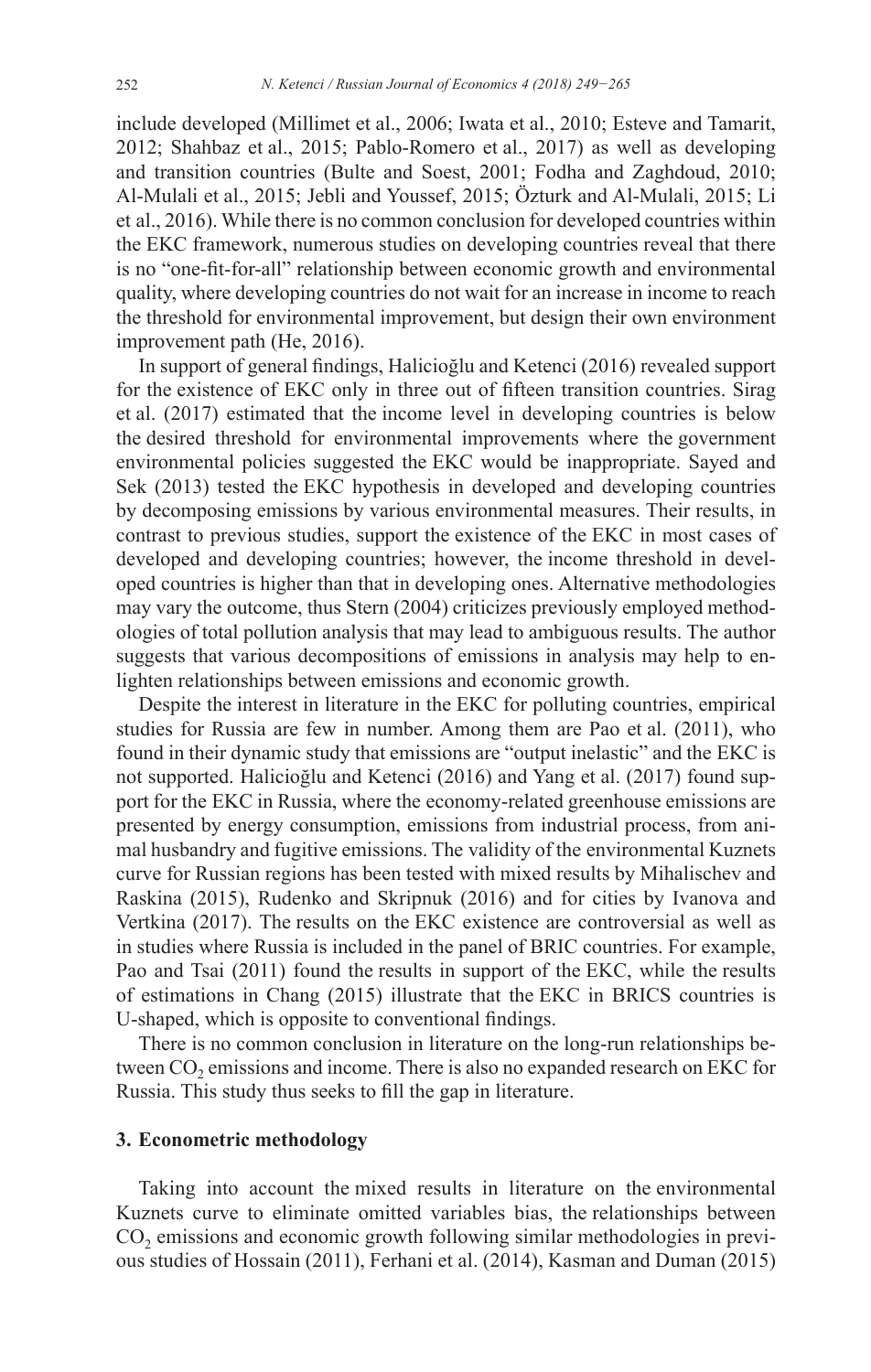and Balaguer and Cantavella (2018) is expressed in the following three alternative equations:

$$
c_t = \beta_0 + \beta_1 e_t + \beta_2 y_t + \beta_3 y_t^2 + \beta_4 tr_t + \beta_5 ed_t + \varepsilon_{1t}
$$
 (1)

$$
c_t = \beta_0 + \beta_1 e_t + \beta_2 y_t + \beta_3 y_t^2 + \beta_4 tr_t + \beta_5 u_t + \varepsilon_{2t}
$$
 (2)

$$
c_t = \beta_0 + \beta_1 e_t + \beta_2 y_t + \beta_3 y_t^2 + \beta_4 tr_t + \beta_5 ed_t + \beta_6 u_t + \varepsilon_{3t}
$$
 (3)

where  $c_t$  is  $CO_2$  emissions per capita;  $e_t$  is commercial energy use per capita;  $y_t$ represents per capita real income, which is measured as GDP per capita;  $y_t^2$  is the square of per capita income;  $tr<sub>t</sub>$  is trade openness and measured in terms of sum of export and import as a share of GDP;  $ed_t$  is the level of education measured in the number of secondary education pupils; and  $u_t$  is the urban population as a share of total population.

The reason behind employing three alternative models, where education and urbanization are altered as explanation variables, is the robustness check to eliminate the omitted variables bias. It is discussed in literature that energy consumption is the key determinant in emissions changes; therefore, it is expected that *β*1 has a positive sign (Suri and Chapman, 1998). The EKC hypothesis assumes that  $\beta_2$  is positive and  $\beta_3$  is negative, demonstrating an increase in emission with economic growth and further improvement in environmental quality after income reaches a certain threshold. Coefficients of trade openness,  $\beta_4$ , may be positive as well as negative. With an increase in the reallocation of the international trade production of some products between countries, pollution related to production is being reallocated as well (Halicioğlu, 2009). The coefficients of education and urbanization variables may have either positive or negative signs. Increased levels of urbanization and education provide better access to advanced technologies consumption, which is usually energy-intensive and leads to higher levels of pollution. However, improved levels of disposal organization and of hygiene provision may decrease emissions in urban areas (Gangadharan and Valenzuela, 2001). Increased educational levels expand social awareness of environmental problems and can lead to improvements in environmental quality (Balaguer and Cantavella, 2018).

#### *3.1. Unit root analysis*

The methodology employed in this study allows for  $I(0)$ ,  $I(1)$  or fractionally integrated variables; however, it is not designed for I(2) integrated variables. Therefore, in order to check that variables are not integrated of order 2, four alternative unit root tests were conducted. These are the Dickey and Fuller (1979) Augmented Dickey Fuller (ADF) test, the Dickey–Fuller generalized least squares (DF-GLS) test proposed by Elliot et al. (1996), the Phillips and Perron (1988) PP test and the KPSS (Kwiatkowski et al., 1992) test. The null hypothesis of the ADF, DF-GLS and PP tests is the unit root presence versus the alternative hypothesis that series are generated by a stationary process. The KPSS test is an alternative test to conventional tests and offers the null hypothesis of stationarity versus the alternative hypothesis of non-stationarity.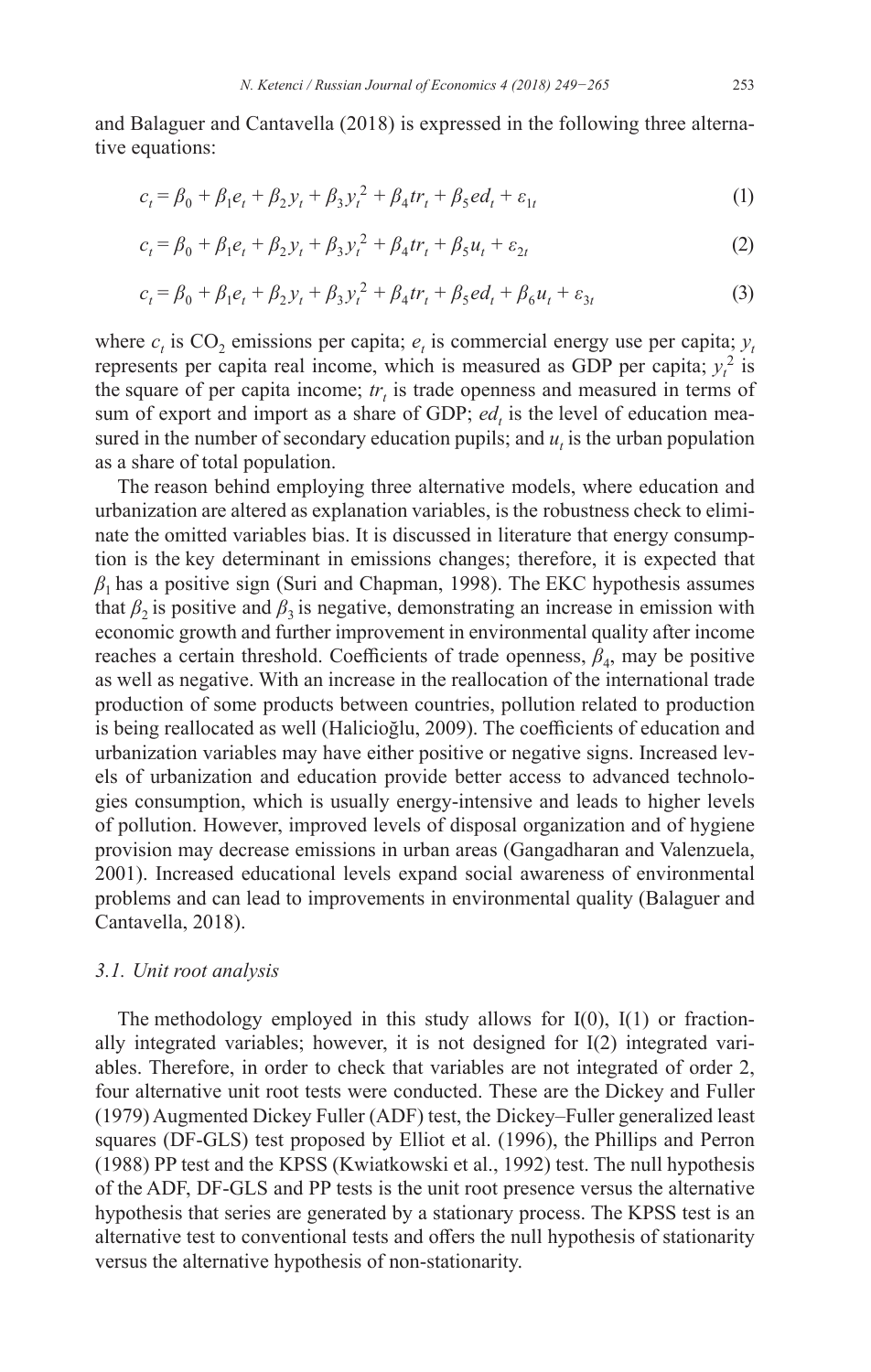#### *3.2. ARDL co-integration analysis*

Due to the relatively low span of data, the Pesaran et al. (2001) bounds testing approach is employed in this study. This approach is also known as the autoregressive distributed lag model (ARDL) and is superior to the Johansen cointegration test due to its numerous advantages (Pesaran and Shin, 1999). One of the key advantages is that the ARDL approach can be applied irrespective of the integration order of variables  $I(0)$ ,  $I(1)$  or a combination of both; however the test is not valid in the presence of  $I(2)$  variables. The problem of endogeneity is avoided in the ARDL approach as it corrects for residual serial correlation. Another advantage is that the approach allows for different lags of variables in the data generating process. On the other hand, the ARDL process estimates short run parameters through the error correction model (ECM) adjustments. The ARDL procedure starts with the investigation of the co-integration existence amongst estimated variables. The first stage of the bounds test examines long run relationships, where the ARDL framework of the Model 1 can be expressed as follows<sup>2</sup>:

$$
\Delta c_{t} = \alpha_{0} + \sum_{i=1}^{p} \alpha_{1i} \Delta c_{t-i} + \sum_{i=0}^{p} \alpha_{2i} \Delta e_{t-i} + \sum_{i=0}^{p} \alpha_{3i} \Delta y_{t-i} + \sum_{i=0}^{p} \alpha_{4i} \Delta y_{t-i}^{2} + \sum_{i=0}^{p} \alpha_{5i} \Delta tr_{t-i} + \sum_{i=0}^{p} \alpha_{6i} \Delta ed_{t-i} + \alpha_{7} c_{t-i} + \alpha_{8} e_{t-1} + \alpha_{9} y_{t-1} + \alpha_{10} y_{t-1}^{2} + \alpha_{11} tr_{t-1} + \alpha_{12} ed_{t-1} + \mu_{t}
$$
\n(4)

where  $a_{1i}$ ,  $a_{2i}$ ,  $a_{3i}$ ,  $a_{4i}$ ,  $a_{5i}$ ,  $a_{6i}$  represent the short-run parameters of estimated variables and  $\alpha_{7i}$ ,  $\alpha_{8i}$ ,  $\alpha_{9i}$ ,  $\alpha_{10i}$ ,  $\alpha_{11i}$ ,  $\alpha_{12i}$  are the corresponding long-run parameters. The procedure is based on the joint F or Wald-statistics, where the null hypothesis of no co-integration in Eq. (4) is H<sub>0</sub>:  $\alpha_7 = \alpha_8 = \alpha_9 = \alpha_{10} = \alpha_{11} = \alpha_{12} = 0$ , against the alternative hypothesis H<sub>1</sub>:  $\alpha_7 \neq \alpha_8 \neq \alpha_9 \neq \alpha_{10} \neq \alpha_{11} \neq \alpha_{12} \neq 0$ . Critical values for the bound test are reported in Pesaran and Pesaran (1997) and in Pesaran et al. (2001), where one set of values is computed assuming that variables are I(0) and another set is computed assuming that all variables are  $I(1)$ . If the calculated F-statistics lie above the upper bound of the critical values, the null hypothesis of no co-integration is rejected. If the F-statistics lie below the lower critical bound, the null hypothesis cannot be rejected. In the case where the test statistics fall between lower and upper bounds of critical values, the test is inconclusive.

After the co-integration has been established, the ECM for Model 1 is estimated in the following form<sup>3</sup>:

$$
\Delta c_{t} = \delta_{0} + \sum_{i=1}^{p} \delta_{1i} \Delta c_{t-i} + \sum_{i=0}^{p} \delta_{2i} \Delta e_{t-i} + \sum_{i=0}^{p} \delta_{3i} \Delta y_{t-i} + \sum_{i=0}^{p} \delta_{4i} \Delta y_{t-i}^{2} + \sum_{i=0}^{p} \delta_{5i} \Delta tr_{t-i} + \sum_{i=0}^{p} \delta_{6i} \Delta e d_{t-i} + \lambda_{1} EC_{t-1} + \nu_{t}
$$
\n(5)

<sup>&</sup>lt;sup>2</sup> The ARDL framework for Models 2 and 3 for the space consideration are presented in the Appendix.<sup>3</sup> The ECM framework for Models 2 and 3 for the space consideration are presented in the Appendix.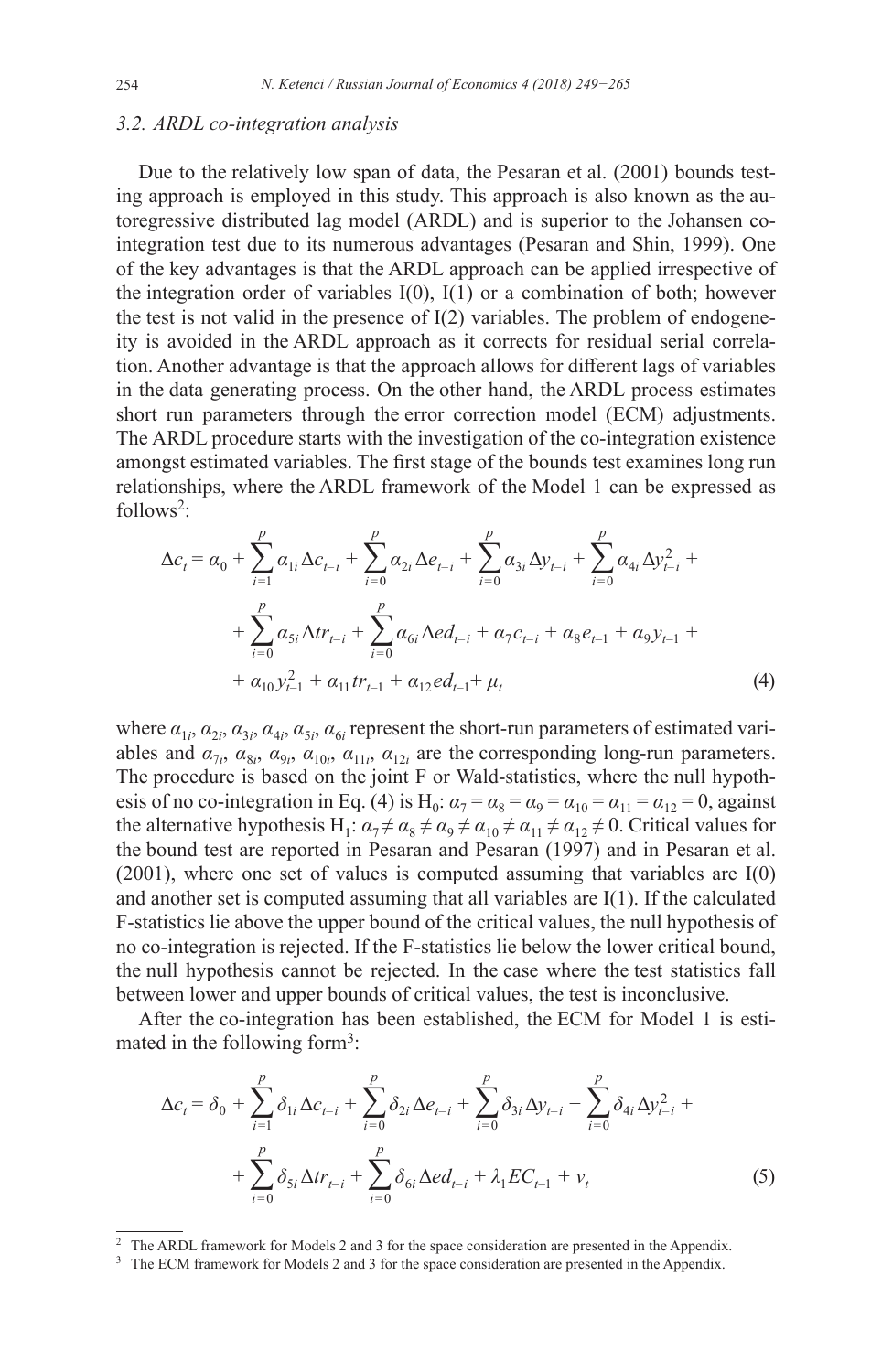where  $EC_{t-1}$  is the error correction term and  $\lambda_1$  is the parameter that measures the speed of variables convergence to the equilibrium, which has to be statistically significant with negative sign.

#### **4. Empirical results**

### *4.1. Data*

This study employs annual data of carbon emissions and their main determinants such as energy consumption, real income, international trade, level of education and level of urbanization in the Russian Federation for the period 1991–2016. The data are collected from the World Bank's World Development Indicators database. Carbon emissions are presented by  $CO<sub>2</sub>$  emissions per capita, metric tonnes; energy consumption is commercial energy use per capita, kg of oil equivalent; real income is represented by GDP per capita, constant 2010 US dollars; international trade is the sum of export and import as a share of GDP; level of education is the number of secondary education pupils; and level of urbanization is expressed by the urban population as a share of total population. All variables are used in natural logarithms.

Descriptive statistics of the sample are presented in Table 1. On average, carbon emissions in Russia consist of 11.59 metric tonnes per capita for the estimated period, while energy consumption is 4663.75 kg of oil equivalent per capita. Trade openness on average is 55.25 with the maximum value of 110.58 in 1992 with the following stabilization of trade openness to its average. The urbanization level is more stable compared to other variables and performs slow continuous growth.

#### *4.2. Unit root analysis*

This study employs annual data for the period 1991-2016 in order to investigate relationships between  $CO<sub>2</sub>$  emissions and variables that may determine its changes, energy consumption, real income, international trade and levels of education and urbanization in the Russian Federation. The ARDL technique employed in this study allows for variables that are integrated of order 0 or 1, I(0) or I(1); however, the procedure does not allow for integration of order above 1. Therefore, to examine the order of variables integration, four alternative unit root tests are employed in this study, the ADF, the DF-GLS, the PP and the KPSS.

| Table 1                 |  |
|-------------------------|--|
| Descriptive statistics. |  |

|               | Mean     | Max.     | Min.    | St. dev. | Obs. |
|---------------|----------|----------|---------|----------|------|
| с             | 11.59    | 14.00    | 10.13   | 1.02     | 26   |
| $\epsilon$    | 4663.75  | 5861.16  | 3981.51 | 441.89   | 26   |
| ν             | 8637.84  | 11615.70 | 5505.63 | 2216.03  | 26   |
| tr            | 55.25    | 110.58   | 26.26   | 14.31    | 26   |
| ed            | 12558496 | 15862637 | 9061324 | 2636478  | 26   |
| $\mathcal{U}$ | 73.54    | 74.10    | 73.34   | 0.26     | 26   |

*Notes:* Max. is the abbreviation for maximum value of a variable, Min. is for the minimum value, St. dev. is referred to a standard deviation, Obs. is the number of observations.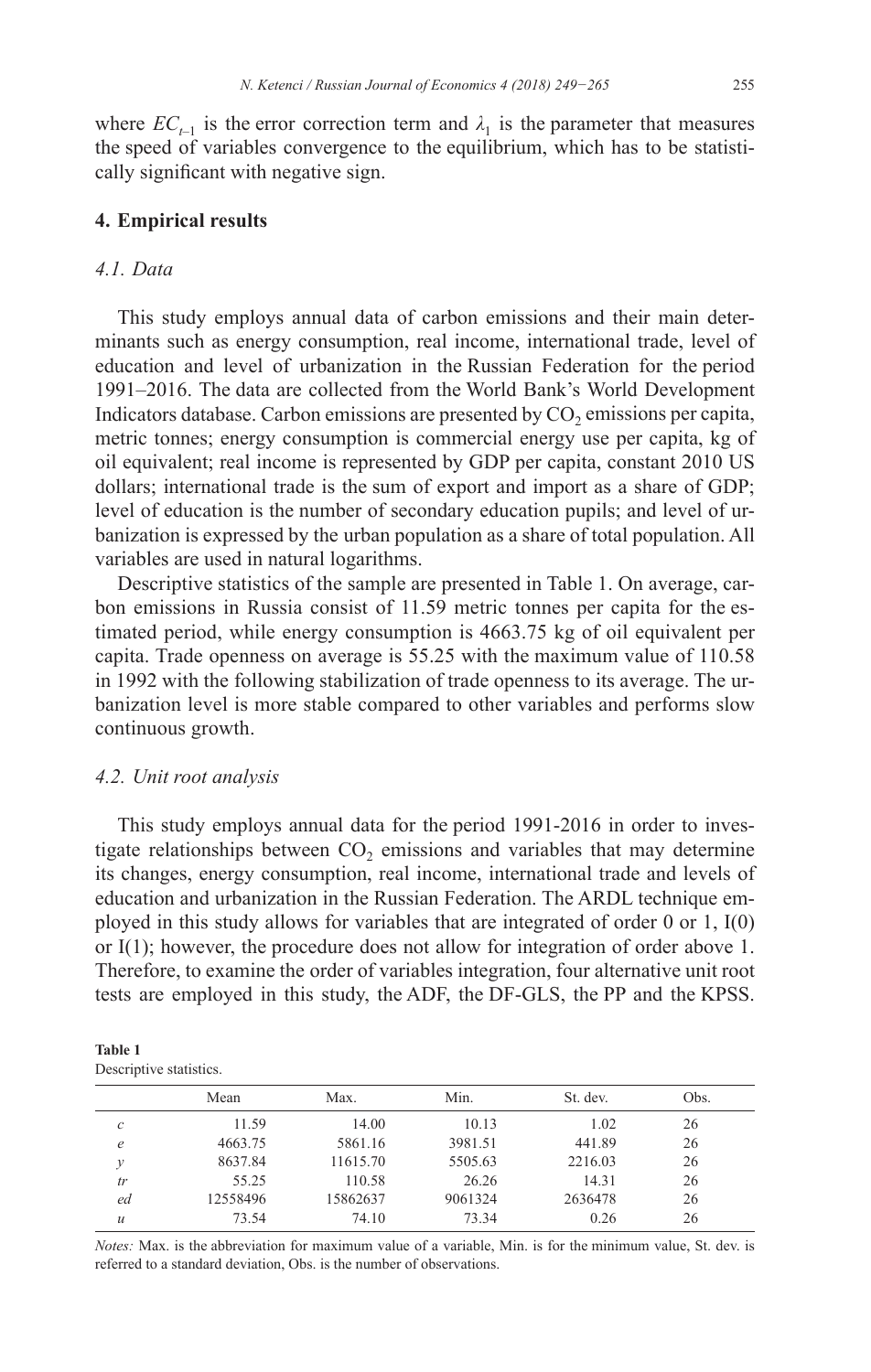|               | ADF       | $DF-GLS$  | PP        | <b>KPSS</b> |
|---------------|-----------|-----------|-----------|-------------|
| c             | $-3.47**$ | $-3.55*$  | $-3.47**$ | 0.29        |
| e             | $-3.48**$ | $-2.82*$  | $-3.43**$ | 0.35        |
|               | $-3.08**$ | $-2.14**$ | $-3.09**$ | 0.28        |
| tr            | $-4.22*$  | $-3.07*$  | $-14.31*$ | 0.33        |
| ed            | $-4.83*$  | $-3.02*$  | $-1.24$   | 0.19        |
| $\mathcal{U}$ | 0.63      | $-0.07$   | 0.62      | $0.68**$    |

**Table 2** Unit root tests.

*Notes:* The null hypothesis of ADF, DF-GLS and PP unit root tests is the presence of the unit root. The null hypothesis of the KPSS test is the stationarity of an estimated variable. \* and \*\* denote the rejection of the null hypothesis at the 1% and 5% significance levels, respectively.

The results of the unit root analysis are presented in Table 2. The results show that all variables, except the urbanization level, are generated by a stationary process where the urbanization level has a unit root. From the results of the unit root estimations, it is evident that all variables of estimation are integrated of the order 0 or 1 and none is integrated of the order above 1.

#### *4.3. ARDL co-integration analysis*

After detecting the order of variables integration, the ARDL co-integration approach is employed. The first stage is the selection of the optimum lag length of the unrestricted vector auto regression (VAR). The Akaike Information Criterion (AIC) and the Schwarz Bayes Criterion (SBC) imply that the optimal lag length is 2. The second stage of the analysis involves the investigation of log-run relationships between dependent and independent variables. A bound F-test is employed for equations (4), (6) and (7). The results of the test are reported in Table 3. Three different models are estimated, where an alternative combination of independent variables is used. Unchanged dependent variables in three alternative models are energy consumption, real income, square of the real income and international trade. The difference between models is that the first model includes education level, the second model includes urbanization level and the last model includes both education and urbanization levels. The results for all three models reveal that estimated F-statistics are above the upper bound level, indicating the existence of co-integration between variables in the three alternative models.

After the long-run relationships were detected, the short-run and long-run coefficients were estimated. The short-run results and diagnostic test statistics are presented in Table 4. The estimate of the error correction model (ECM) term is significant with an expected negative sign, which confirms the co-integration. The value of the ECM coefficient is about 0.95 for all models, which implies that about  $95\%$  of the CO<sub>2</sub> emissions disequilibrium in the short run is rectified annually. The results of diagnostic statistics, presented in Table 3 and Table 4, indicate the good fit of models represented by  $R^2$  and significant F statistics and that models are free of economic problems, specifically the Durbin–Watson statistics imply that error terms are not correlated, there is no autocorrelation in the disturbance of the error term as presented by the Breusch–Godfrey test and finally the models pass the normality test. As expected, energy consumption and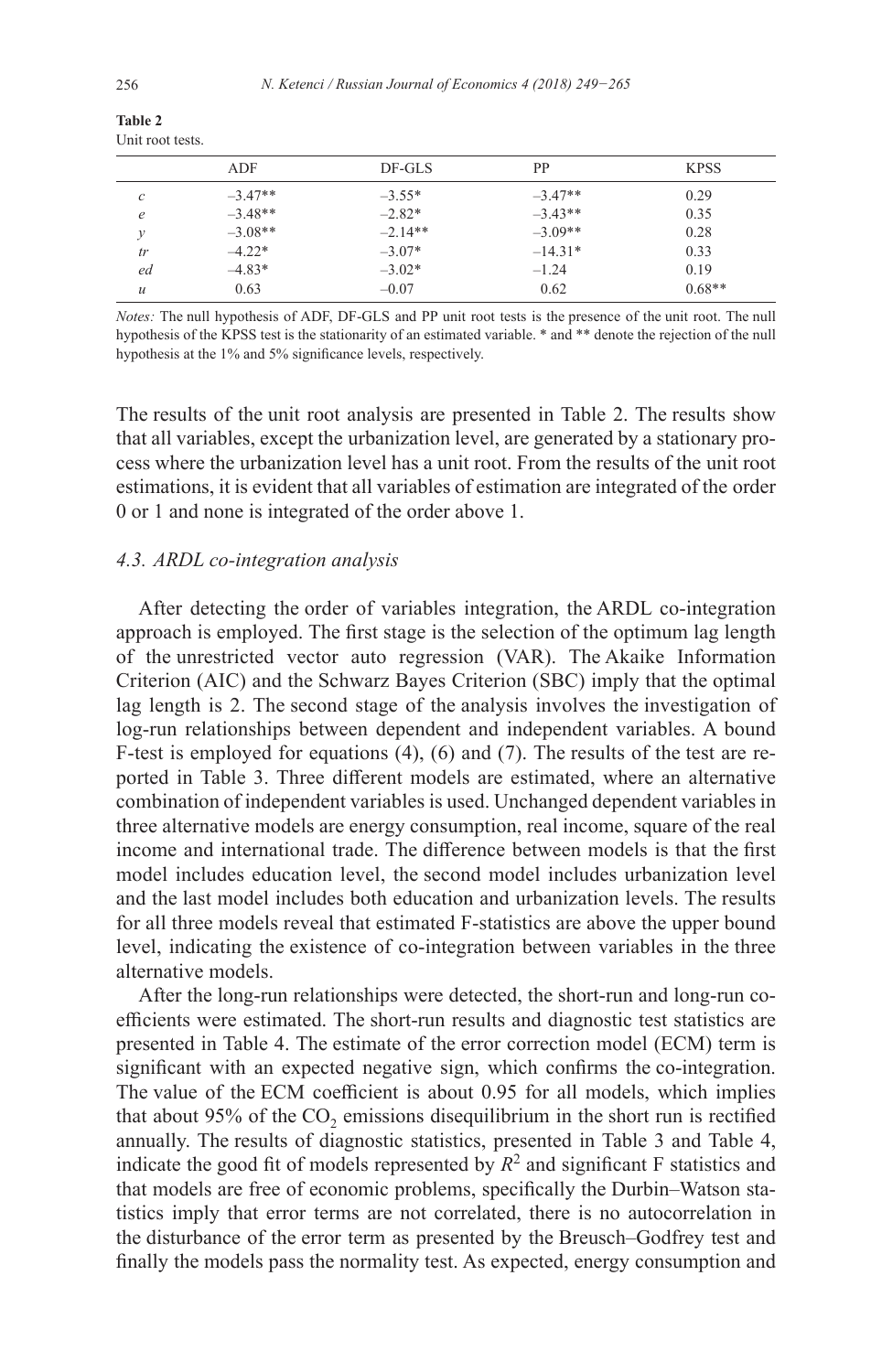| Table 3                                         |  |  |  |
|-------------------------------------------------|--|--|--|
| Cointegration F test, $F(c e, y, y^2, t, ed)$ . |  |  |  |

| <b>F-statistics</b>                | 95% LB | 95% UB | $90\%$ LB | $90\%$ UB | 99% LB | 99% UB |
|------------------------------------|--------|--------|-----------|-----------|--------|--------|
| $F(c e, y, y^2, t, ed)$<br>5.25    | 2.39   | 3.38   | 2.08      | 3         | 3.06   | 4.15   |
| $F(c e, y, y^2, t, u)$<br>7.69     | 2.39   | 3.38   | 2.08      | 3         | 3.06   | 4.15   |
| $F(c e, y, y^2, t, ed, u)$<br>5.08 | 2.27   | 3.28   | 1.99      | 2.94      | 2.88   | 3.99   |

*Notes:* Null hypothesis of the bounds test is: No long-run relationship exists. LB—low bound, UB—upper bound. If the F test statistic falls between lower and upper bounds the result is inconclusive. If it is below lower bound, the null hypothesis cannot be rejected. If the test statistics is above upper bound, the null hypothesis of no co-integration is rejected.

**Table 4** ARDL short run results.

| $F(c e, y, y^2, t, ed)$    |         |             | $F(c e, y, y^2, t, u)$ |         |             | $F(c e, y, y^2, t, ed, u)$ |         |             |
|----------------------------|---------|-------------|------------------------|---------|-------------|----------------------------|---------|-------------|
| Regressors                 | $\beta$ | $t$ -ratios | Regressors             | $\beta$ | $t$ -ratios | Regressors                 | $\beta$ | $t$ -ratios |
| $\Delta e$                 | 1.19    | $26.57*$    | $\Delta e$             | 1.06    | $22.63*$    | $\Delta e$                 | 1.17    | 24.99*      |
| $\Delta y$                 | 0.01    | $6.03*$     | $\Delta y$             | 0.01    | $5.05*$     | $\Delta y$                 | 0.01    | $5.77*$     |
| $\Delta y^2$               | $-0.27$ | $-6.39*$    | $\Delta y^2$           | $-0.23$ | $-5.45*$    | $\Delta y^2$               | $-0.27$ | $-5.91*$    |
| $\Delta tr$                | $-0.02$ | $-1.99$     | $\Delta tr$            | 0.01    | 1.37        | $\Delta tr$                | $-0.02$ | $-1.86$     |
| $\Delta$ ed                | 0.09    | 1.12        | $\Delta u$             | $-3.11$ | $-1.62$     | $\Delta$ ed                | 0.09    | 1.17        |
|                            |         |             |                        |         |             | $\Delta u$                 | $-1.16$ | $-0.56$     |
| $ECM_{t-1}$                | $-0.96$ | $-6.86*$    | $ECM_{t-1}$            | $-0.98$ | $-5.39*$    | $ECM_{t-1}$                | $-0.95$ | $-6.09*$    |
| Diagnostic test statistics |         |             |                        |         |             |                            |         |             |
| $R^2$                      | 0.72    |             | $R^2$                  | 0.92    |             | $R^2$                      | 0.74    |             |
| DW-statistic               | 2.13    |             | DW-statistic           | 2.43    |             | DW-statistic               | 2.28    |             |
| F-statistic                | 4.72    |             | F-statistic            | 14.42   |             | F-statistic                | 4.63    |             |
| <b>RSS</b>                 | 0.01    |             | <b>RSS</b>             | 0.01    |             | <b>RSS</b>                 | 0.01    |             |

*Notes:* \* and \*\* denote the rejection of the null hypothesis at the 1% and 5% significance levels respectively. *β* columns report estimated coefficients.

real income have a positive effect on  $CO_2$  emissions in the short run, while trade, education and urbanization levels are insignificant in all three models.

The long-run results of the ARDL estimations are presented in Table 5. Estimates of all variables except trade were found significant. Energy consumption and real income per capita were found to be positively related to  $CO<sub>2</sub>$  emissions. The impact of energy consumption is stronger compared to income. An increase in energy consumption per capita by 1 percent leads to an increase in  $CO<sub>2</sub>$  emissions per capita by more than 100 percent, while 1 percent increase in real income per capita causes a 1 percent increase in emissions. The hypothesis of the EKC is supported by estimates in all three models, where the positive sign of real income and the negative sign of real income squared, determine inverted U-shape relationships between  $CO<sub>2</sub>$  and real income. These results are in line with the findings of Yang et al. (2017); however, the results of Pao et al. (2011) do not support the EKC hypothesis for Russia, which may be due to the lower span of data employed in the study or due to a bias of omitted variables.

The magnitude of the negative impact of real income squared is slightly higher when compared to the positive impact of real income on  $CO<sub>2</sub>$  emis-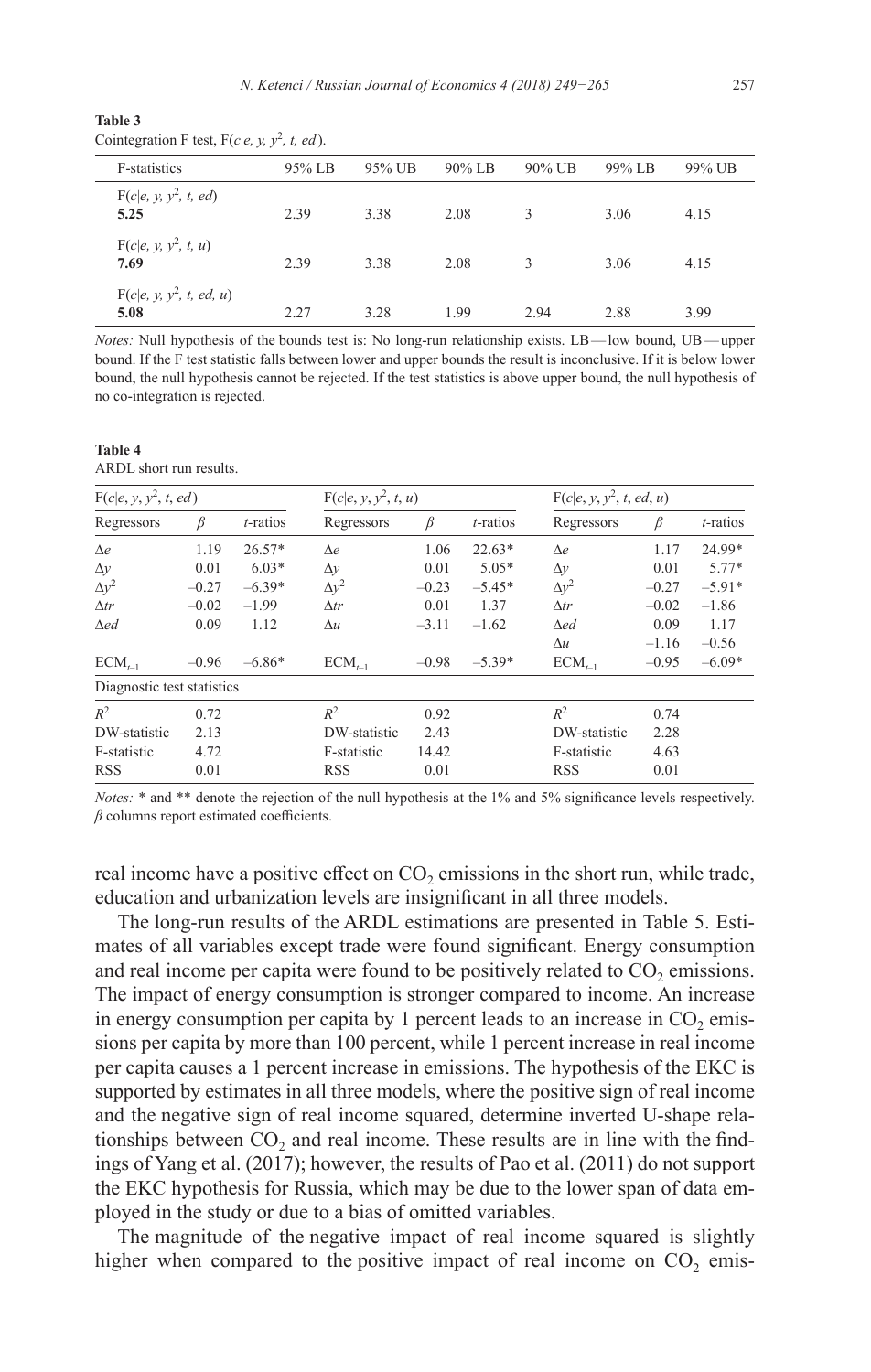| $F(c e, y, y^2, t, ed)$ —<br>ARDL(1,0,0,0,0,2) |             | $F(c e, y, y^2, t, u)$ —<br>ARDL(1,0,2,2,0,0) |               |             | $F(c e, y, y^2, t, ed, u)$ —<br>ARDL(1,0,0,0,0,2,0) |               |             |                  |
|------------------------------------------------|-------------|-----------------------------------------------|---------------|-------------|-----------------------------------------------------|---------------|-------------|------------------|
| Regressors                                     | β           | <i>t</i> -ratios                              | Regressors    | β           | <i>t</i> -ratios                                    | Regressors    | β           | <i>t</i> -ratios |
| $\epsilon$                                     | 1.27        | 39.09*                                        | $\epsilon$    | 1.14        | $23.64*$                                            | $\epsilon$    | 1.26        | 32.08*           |
| $\mathcal{Y}$                                  | 0.01        | $4.62*$                                       | $\mathcal{Y}$ | 0.01        | 0.76                                                | $\mathcal{Y}$ | 0.01        | $4.13*$          |
| $y^2$                                          | $-0.28$     | $-5.97*$                                      | $y^2$         | $-0.08$     | $-1.49$                                             | $v^2$         | $-0.27$     | $-4.79*$         |
| $\overline{t}$                                 | $-0.02$     | $-1.01$                                       |               | 0.02        | 0.97                                                |               | $-0.02$     | $-0.98$          |
| ed                                             | 0.09        | $2.57**$                                      | $\mathcal{U}$ | $-3.27$     | $-2.15**$                                           | ed            | 0.09        | $2.23*$          |
| $\mathcal{C}$                                  | $-5.18$     | $-6.34*$                                      | $\mathcal{C}$ | 8.08        | 1.14                                                | $\mathcal{U}$ | $-0.84$     | $-0.41$          |
|                                                |             |                                               |               |             |                                                     | $\mathcal{C}$ | $-1.59$     | $-0.18$          |
| Diagnostic test statistics                     |             |                                               |               |             |                                                     |               |             |                  |
|                                                | $t$ -ratios | $p$ -values                                   |               | $t$ -ratios | $p$ -values                                         |               | $t$ -ratios | $p$ -values      |
|                                                | 1.72        | 0.22                                          |               | 2.11        | 0.16                                                |               | 2.49        | 0.32             |
| $\chi^2_{\text SC}\over \chi^2_{\text FF}$     | 0.09        | 0.92                                          |               | 0.04        | 0.96                                                |               | 0.24        | 0.81             |
| $\chi_N^2$                                     | 3.78        | 0.15                                          |               | 0.09        | 0.95                                                |               | 3.56        | 0.16             |

ARDL long run results ARDL  $(1, 0, 0, 0, 0, 2)$ .

*Notes:* \* and \*\* denote the rejection of the null hypothesis at the 1% and 5% significance levels respectively. *β* columns report estimated coefficients.  $\chi^2_{SC}$ ,  $\chi^2_{FF}$ ,  $\chi^2_N$ ,  $\chi^2_H$  present the Breusch–Godfrey serial correlation LM test, the Ramsey RESET test of functional form misspecification, the Jarque–Bera normality test and the Breusch– Pagan–Godfrey heteroskedasticity test, respectively.

*<sup>H</sup>* 0.84 0.59 1.29 0.32 0.80 0.62

#### **Table 6**

*χ<del>μ</del>* 

Pairwise Granger causality test.

| Null Hypothesis                     | <b>F-statistics</b> | Probability |
|-------------------------------------|---------------------|-------------|
| e does not Granger cause c          | 6.695               | 0.006       |
| c does not Granger cause e          | 12.055              | 0.001       |
| $\nu$ does not Granger cause $c$    | 4.224               | 0.030       |
| $c$ does not Granger cause $y$      | 3.402               | 0.055       |
| does not Granger cause $c$<br>$v^2$ | 5.046               | 0.018       |
| c does not Granger cause $y^2$      | 5.796               | 0.011       |
| $t$ does not Granger cause $c$      | 1.448               | 0.259       |
| $c$ does not Granger cause $t$      | 15.052              | 0.001       |
| ed does not Granger cause c         | 4.236               | 0.030       |
| c does not Granger cause ed         | 4.766               | 0.021       |
| $u$ does not Granger cause $c$      | 2.048               | 0.157       |
| $c$ does not Granger cause $u$      | 0.367               | 0.697       |

sions, implying that the speed of environmental improvement is greater when an economy reaches a certain income threshold compared to the initial degradation speed. Education level has a positive effect on emissions, being significant only in the long run, suggesting that rising education level exposes the population to wider knowledge for the consumption of technology-intensive products and that possible environmental awareness, which depends on education level, does not takes place in Russia. On the other hand, the urbanization level in the Russian Federation has a strong negative impact on  $CO<sub>2</sub>$  emissions, implying better organization for a clean environment in urban areas. Similar results have been found for India by Managi and Jena (2008), but with lower magnitude.

To examine the direction of the impact of series, the pairwise Granger causality test was conducted. The results of the causality test are presented in Table 6, where the null hypothesis of the test is no causality. There is unidirectional cau-

**Table 5**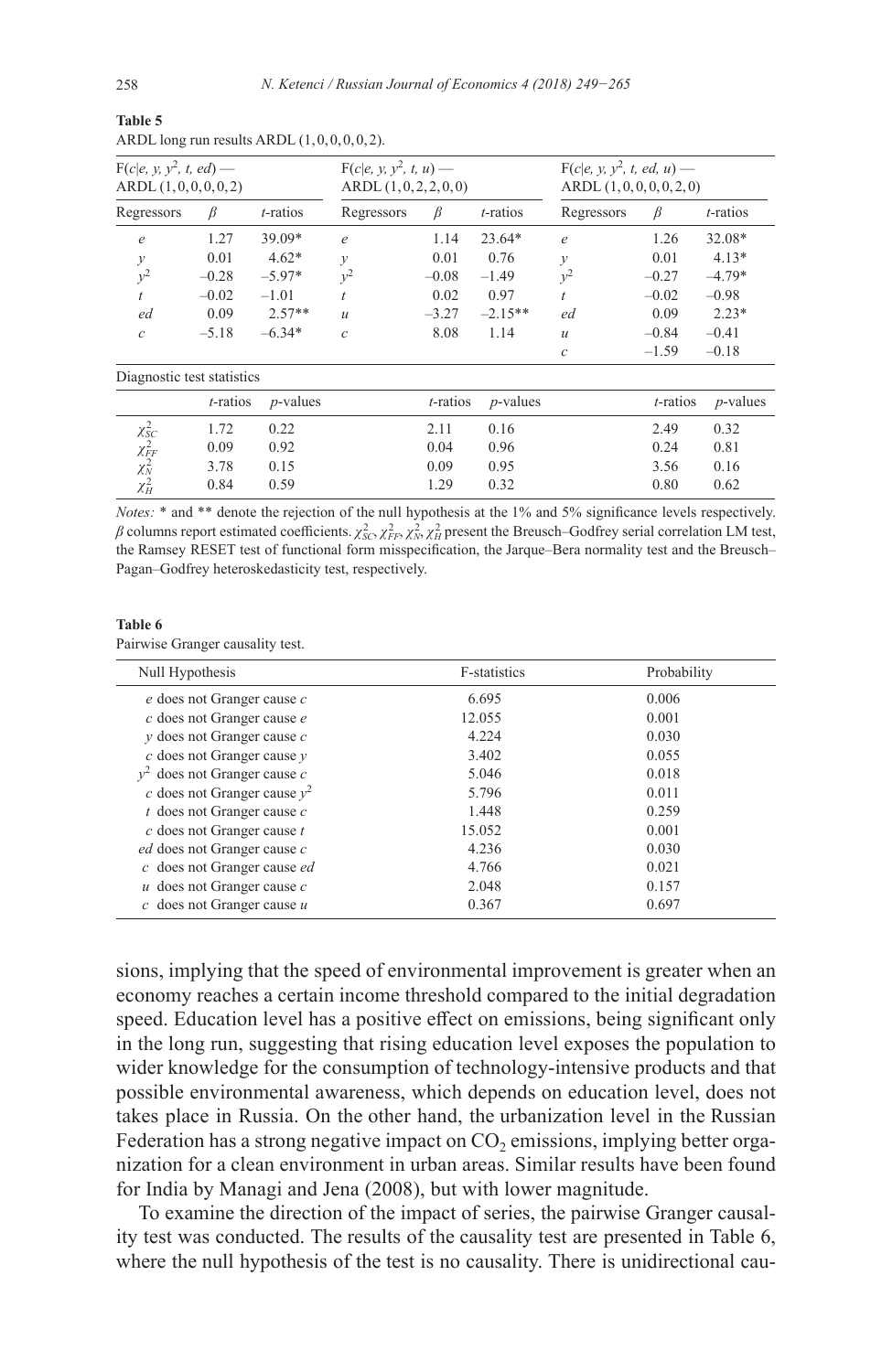sality running from  $CO<sub>2</sub>$  emissions to trade openness. The causality test did not reject the null hypothesis for relationships between carbon emissions and the urbanization level, suggesting that there is no relation between these two variables. The test provides evidence of a bi-directional Granger causality between carbon emissions and the remaining four variables, energy consumption, real income, real income squared and education.

The final stage of the ARDL approach is to estimate the stability of the model by employing the cumulative sum (CUSUM) and the cumulative sum of squares (CUSUMSQ) stability tests of Brown et al. (1975). Figs. 1, 2 and 3 illustrate the results of the tests. The test is applied to equations 4, 6 and 7 for Models 1, 2 and 3, respectively. The plots of the CUSUM statistics are located within 5 percent significance critical bounds for all three models; however, the plots of the CUSUMSQ statistics cross the critical value bounds for models 1 and 3 and are only slightly tangent to the critical value bound for model 2.



**Fig. 3.** Stability estimations for Model 3.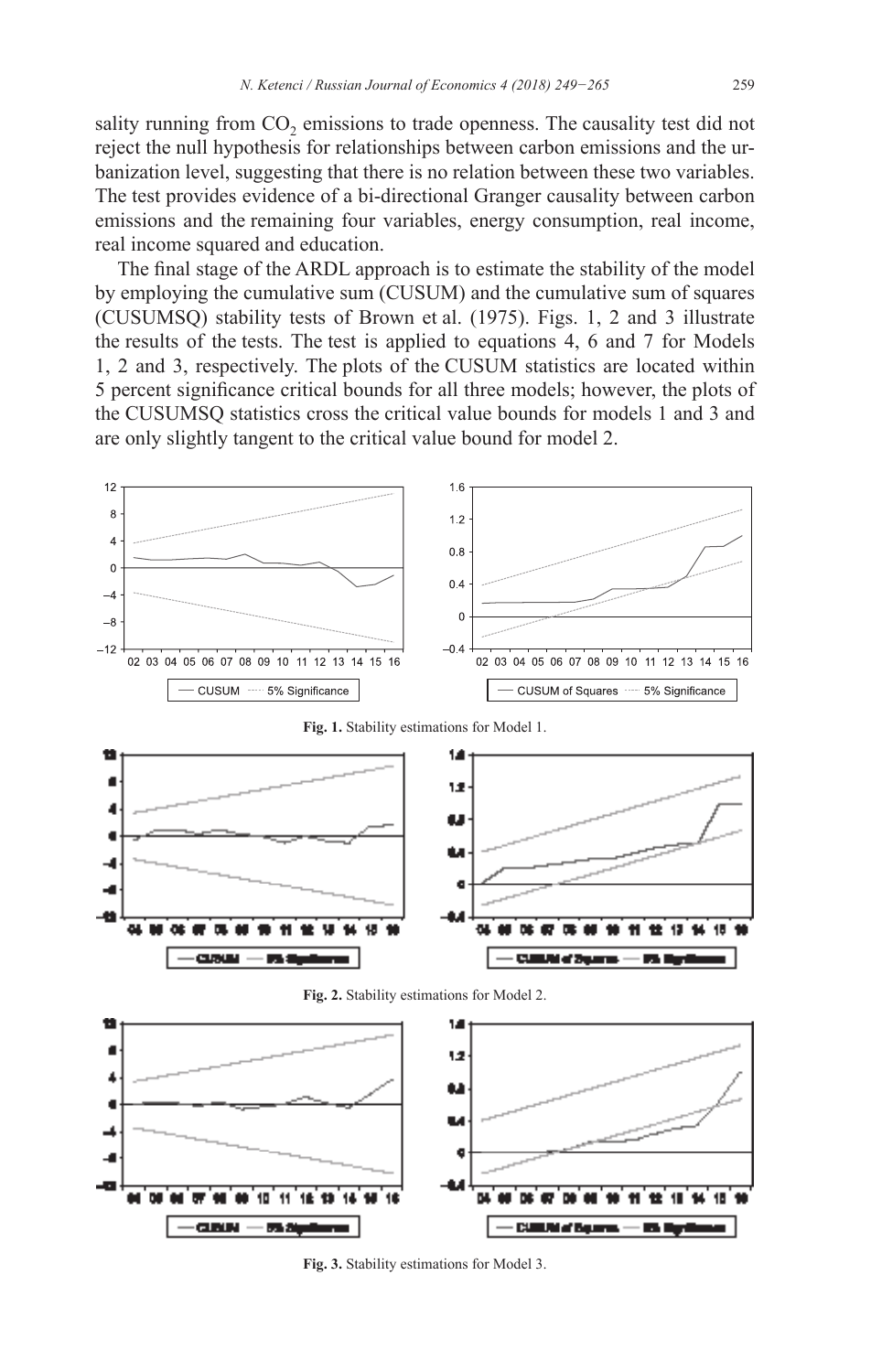| Table 7 |                     |  |
|---------|---------------------|--|
|         | Chow forecast test. |  |

|         | F-statistics | Likelihood ratio |  |
|---------|--------------|------------------|--|
| Model 1 | 1.46(0.26)   | 12.62(0.05)      |  |
| Model 2 | 0.48(0.69)   | 2.14(0.54)       |  |
| Model 3 | 6.80(0.01)   | 56.11 (0.00)     |  |

*Notes*: Probabilities are reported in brackets. The null hypothesis of the Chow forecast test is no structural breaks.

As the results of the CUSUM and the CUSUMSQ test may not always produce similar figures, to check the robustness of the results, the Chow forecast test of Chow (1960) was employed (Leow, 2004; Islam et al., 2013, Arouri et al., 2014). The Chow forecast test examines parameters for structural breaks. The results of the test are presented in Table 7, where the null hypothesis of no structural change is tested for the period 2010–2012 for Model 1, for the period 2014–2016 for Model 2 and for the period 2007–2009 for Model 3. The periods are chosen on the basis of CUSUMSQ tests, where plots cross the 5 percent critical value line. In the case of Model 1, F-statistics failed to reject the null hypothesis of no structural breaks, while the LR statistics rejected the null hypothesis at a significance level of 5 percent. Therefore, the result for the first model is inconclusive, as the two statistics produce conflicting results. Both statistics failed to reject the null hypothesis for the second model, implying that Model 2 can be considered a reliable model for forecast and policy implications analysis. In the case of Model 3, both statistics rejected the null hypothesis, indicating that Model 3 is not an appropriate model for forecast and policy implications based on the results of the Granger causality tests.

#### **5. Conclusion**

The main aim of this study is to test the EKC hypothesis in the Russian Federation for the period 1991–2016. In order to avoid the possible problem of omitted variables in addition to trade, education and urbanization, variables are introduced to the model. Three models are estimated in this study. The first model employs energy use per capita, real income per capita, square of real income, trade and education as independent variables. The second model employs the variable of urbanization instead of education. Finally, the third model employs the variables of both education and urbanization in addition to main independent variables. In all three models, carbon dioxide emission per capita is employed as a dependent variable, a measure of environmental quality. The results provide enough evidence to conclude that the EKC hypothesis is valid for Russia, indicating an increase in carbon dioxide emissions with economic growth; however, after income reaches a certain threshold,  $CO<sub>2</sub>$  declines. In all three models, the error correction term is significant with an expected negative sign implying that deviations from long-run equilibrium are adjusted by estimated variables in about one year for all models. The results of Granger's causality test demonstrate bidirectional Granger causality relationships between the pairs of  $CO_2$  and energy use,  $CO_2$  and real income,  $CO_2$  and the square of real income, and  $CO<sub>2</sub>$  and education. A one-way causality runs through  $CO<sub>2</sub>$  to trade and there is no causality between  $CO<sub>2</sub>$  and urbanization. In order to measure the stability of model parameters, the CUSUM and CUSUMSQ techniques and the Chow forecast test were employed. The results provide evidence of parameter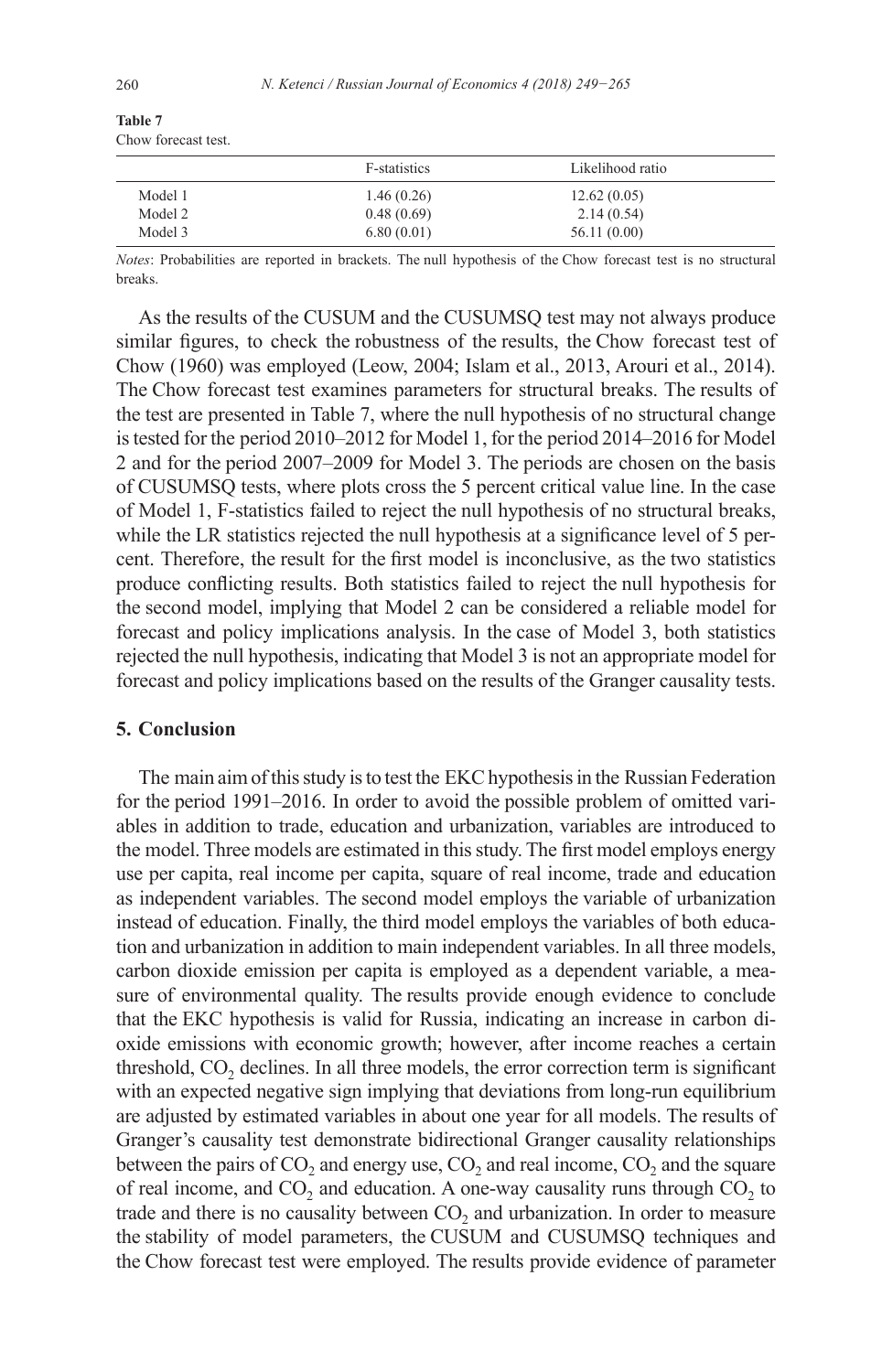stability only for the second model, where the results of tests are inconclusive for the first model and reject the stability of parameters in the third model. Therefore, only the results of the second model may be employed for policy in Russia. From the results of the second model estimations, it can be concluded that economic growth has a short-run impact on  $CO<sub>2</sub>$ , energy use determines  $CO<sub>2</sub>$  in both the short and long runs, while urbanization has significant high long-run impact on emissions.

Based on the results of the estimations, a number of policy implications can be derived for the Russian Federation. The results support the EKC hypothesis, which states that the relationships of  $CO<sub>2</sub>$  emissions and economic growth have an inverted U-shape. Therefore, policy-makers should continue to implement policies to sustain economic development that leads to the use of cleaner technologies for lower carbon dioxide emissions. There is strong evidence that energy use has a destructive impact, while the level of urbanization has a refining effect on environmental quality. Therefore, policy-makers should focus on decreasing energy intensity, maintaining environmental policies in urban areas and implementing efficient environmental policies in rural areas to decrease the difference between urban and rural areas. Finally, education in Russia is found to have a damaging effect on environmental quality; therefore, new policies should be directed to increase environmental awareness among the population.

#### **References**

- Acaravci, A., & Özturk, I. (2010). On the relationship between energy consumption, CO2 emissions and economic growth in Europe. *Energy*, *35*(12), 5412–5420. [https://doi.org/10.1016/j.](https://doi.org/10.1016/j.energy.2010.07.009) [energy.2010.07.009](https://doi.org/10.1016/j.energy.2010.07.009)
- Agras, J., & Chapman, D. (1999). A dynamic approach to the environmental Kuznets curve hypothesis. *Ecological Economics*, *28*(2), 267–277. [https://doi.org/10.1016/S0921-8009\(98\)00040-8](https://doi.org/10.1016/S0921-8009(98)00040-8)
- Al-Mulali, U., & Özturk, I. (2016). The investigation of environmental Kuznets curve hypothesis in the advanced economies: The role of energy prices. *Renewable & Sustainable Energy Reviews*, *54*, 1622–1631.<https://doi.org/10.1016/j.rser.2015.10.131>
- Al-Mulali, U., Saboori, B., & Özturk, I. (2015). Investigating the environmental Kuznets cure hypothesis in Vietnam. *Energy Policy*, *76*, 123–131.<https://doi.org/10.1016/j.enpol.2014.11.019>
- Ang, J. B. (2007). CO<sub>2</sub> emissions, energy consumption, and output in France. *Energy Policy*, *35*(10), 4772–4778.<https://doi.org/10.1016/j.enpol.2007.03.032>
- Arbulu, I., Lozano, J., & Maquieira, J. R. (2015). Tourism and solid waste generation in Europe: A panel data assessment of the environmental Kuznets curve. *Waste Management (New York, N.Y.)*, *46*, 628–636.<https://doi.org/10.1016/j.wasman.2015.04.014>
- Arouri, M., Shahbaz, M., Onchang, R., Islam, F., & Teulon, F. (2014). Environmental Kuznets curve in Thailand: Cointegration and causality analysis (Working paper No. 204). Paris: IPAG Business School.
- Arrow, K., Bolin, B., Costanza, R., Dagupta, P., Folke, C., Holling, C. S., . . . Pimentel, D. (1996). Economic growth, carrying capacity, and the environment. *Ecological Economics*, *15*(2), 91– 95. [https://doi.org/10.1016/0921-8009\(95\)00059-3](https://doi.org/10.1016/0921-8009(95)00059-3)
- Baek, J. (2015). Environmental Kuznets curve for CO2 emissions: The case of Arctic countries. *Energy Economics*, *50*, 13–17.<https://doi.org/10.1016/j.eneco.2015.04.010>
- Balaguer, J., & Cantavella, M. (2018). The role of education in the environmental Kuznets curve. Evidence from Australian data. *Energy Economics*, *70*, 289–296. [https://doi.org/10.1016/j.](https://doi.org/10.1016/j.eneco.2018.01.021) [eneco.2018.01.021](https://doi.org/10.1016/j.eneco.2018.01.021)
- Brajer, V., Mead, R. W., & Xiao, F. (2008). Health benefits of tunneling through the Chinese environmental Kuznets curve (EKC). *Ecological Economics*, *66*(4), 674–686. [https://doi.](https://doi.org/10.1016/j.ecolecon.2007.11.002) [org/10.1016/j.ecolecon.2007.11.002](https://doi.org/10.1016/j.ecolecon.2007.11.002)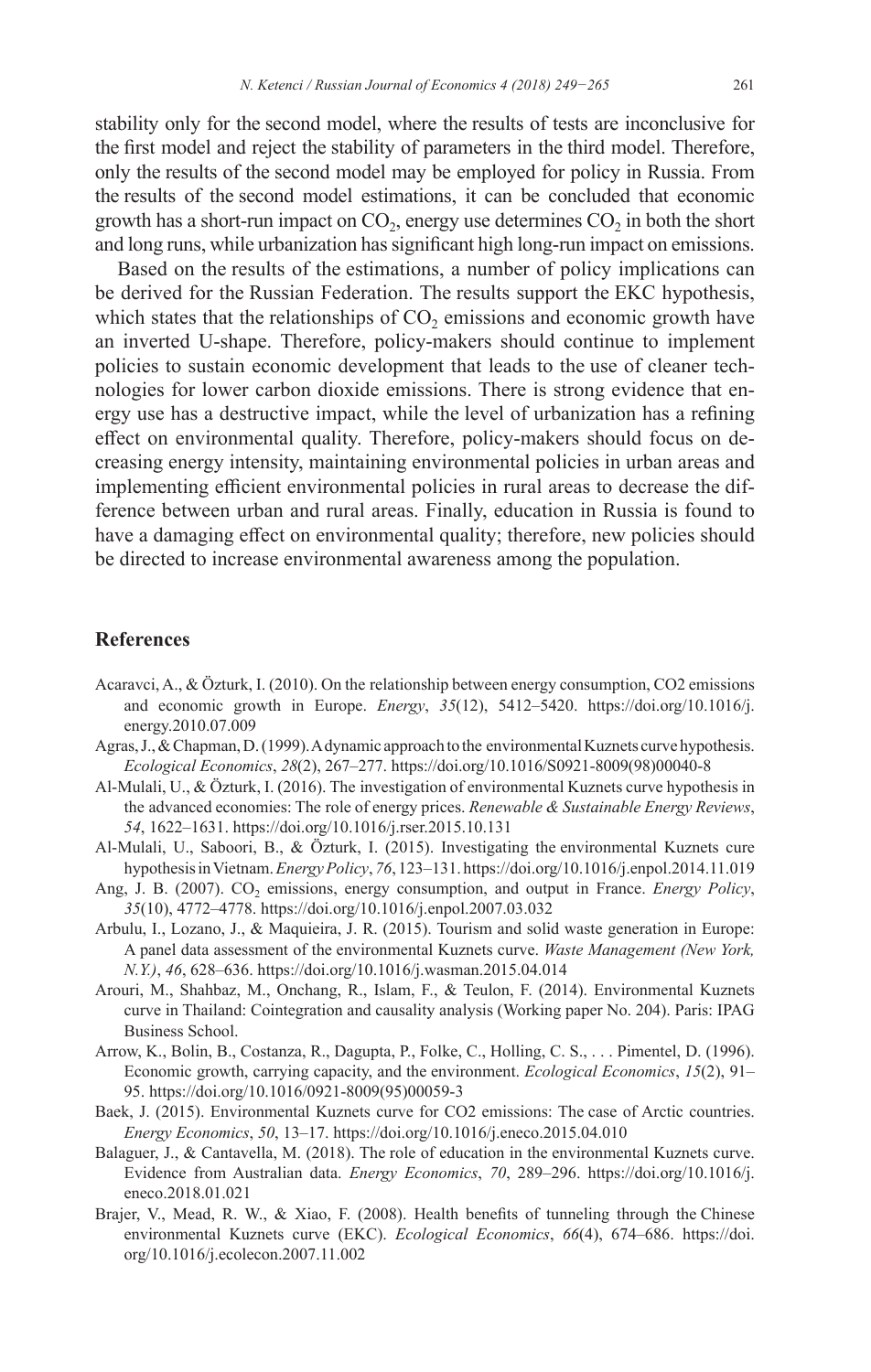- Brown, R. L., Durbin, J., & Evans, J. M. (1975). Techniques for testing the constancy of regression relations over time. *Journal of the Royal Statistical Society. Series B. Methodological*, *37*, 149–163.
- Bultei, E. H., & Soest, D. P. (2001). Environmental degradation in developing countries: Households and the (reverse) environmental Kuznets curve. *Journal of Development Economics*, *65*(1), 225–235. [https://doi.org/10.1016/S0304-3878\(01\)00135-3](https://doi.org/10.1016/S0304-3878(01)00135-3)
- Chang, M.-C. (2015). Room for improvement in low carbon economies of G7 and BRICS countries based on the analysis of energy efficiency and environmental Kuznets curves. *Journal of Cleaner Production*, *99*, 140–151.<https://doi.org/10.1016/j.jclepro.2015.03.002>
- Chow, G. (1960). Test of equality between sets of coefficients in two linear regressions. *Econometrica*, *28*(3), 591–605. <https://doi.org/10.2307/1910133>
- Cole, M. A. (2004). Trade, the pollution haven hypothesis and the environmental Kuznets curve: Examining the linkages. *Ecological Economics*, *48*(1), 71–81.<https://doi.org/10.1016/j.ecolecon.2003.09.007>
- Dickey, D. A., & Fuller, W. A. (1979). Distribution of the estimators for autoregressive time series with a unit root. *Journal of the American Statistical Association*, *74*(366a), 427–431.
- Ekins, P. (1997). The Kuznets curve for the environmental and economic growth: Examining the evidence. *Environment and Planning A*. *Economy and Space*, *29*(5), 805–830. [https://doi.](https://doi.org/10.1068/a290805) [org/10.1068/a290805](https://doi.org/10.1068/a290805)
- Elliot, G., Rothenberg, T., & Stock, J. (1996). Efficient tests for an autoregressive unit root. *Econometrica*, *64*(4), 813–836. <https://doi.org/10.2307/2171846>
- Estive, V., & Tamarit, C. (2012). Threshold cointegration and nonlinear adjustment between CO2 and income: The environmental Kuznets curve in Spain, 1857–2007. *Energy Economics*, *34*(6), 2148–2156. <https://doi.org/10.1016/j.eneco.2012.03.001>
- Farhani, S., Mrizak, S., Chaibi, A., & Rault, C. (2014). The environmental Kuznets curve and sustainability: A panel data analysis. *Energy Policy*, *71*, 189–198. [https://doi.org/10.1016/j.](https://doi.org/10.1016/j.enpol.2014.04.030) [enpol.2014.04.030](https://doi.org/10.1016/j.enpol.2014.04.030)
- Fodha, M., & Zaghdoud, O. (2010). Economic growth and pollutant emissions in Tunisia: An empirical analysis of the environmental Kuznets curve. *Energy Policy*, *38*(2), 1150–1156. <https://doi.org/10.1016/j.enpol.2009.11.002>
- Gangadharan, L., & Valenzuela, M. R. (2001). Interrelationships between income, health and the environment: Extending the environmental Kuznets curve hypothesis. *Ecological Economics*, *36*(3), 513–531. [https://doi.org/10.1016/S0921-8009\(00\)00250-0](https://doi.org/10.1016/S0921-8009(00)00250-0)
- Grossman, G. M., & Krueger, A. B. (1995). Economic growth and the environment. *The Quarterly Journal of Economics*, *112*(2), 353–378.<https://doi.org/10.2307/2118443>
- Haliciogly, F. (2009). An econometric study of CO2 emissions, energy consumption, income and foreign trade in Turkey. *Energy Policy*, *37*(3), 1156–1164. <https://doi.org/10.1016/j.enpol.2008.11.012>
- Halicioglu, F., & Ketenci, N. (2016). The impact of international trade on environmental quality: The case of transition countries. *Energy*, *109*, 1130–1138. [https://doi.org/10.1016/j.](https://doi.org/10.1016/j.energy.2016.05.013) [energy.2016.05.013](https://doi.org/10.1016/j.energy.2016.05.013)
- He, J. (2016). Is the environmental Kuznets curve hypothesis valid for developing countries? A survey. *GREDI Working paper*, No. 07-03.
- He, J., & Richard, P. (2010). Environmental Kuznets curve for CO<sub>2</sub> in Canada. *Ecological Economics*, *69*(5), 1083–1093. <https://doi.org/10.1016/j.ecolecon.2009.11.030>
- Heerink, N., Mulatu, A., & Bulte, E. (2001). Income inequality and the environment: Aggregation bias in environmental Kuznets Curves. *Ecological Economics*, *38*(3), 359–367. [https://doi.](https://doi.org/10.1016/S0921-8009(01)00171-9) [org/10.1016/S0921-8009\(01\)00171-9](https://doi.org/10.1016/S0921-8009(01)00171-9)
- Hill, R. J., & Magnani, E. (2002). An exploration of the conceptual and empirical basis of the environmental Kuznets curve. *Australian Economic Papers*, *41*(2), 239–254. [https://doi.](https://doi.org/10.1111/1467-8454.00162) [org/10.1111/1467-8454.00162](https://doi.org/10.1111/1467-8454.00162)
- Hossain, M. S. (2011). Panel estimation for CO2 emissions, energy consumption, economic growth, trade openness and urbanization of newly industrialized countries. *Energy Policy*, *39*(11), 6991–6999. <https://doi.org/10.1016/j.enpol.2011.07.042>
- Islam, F., Shabaz, M., Ahmed, A. U., & Alam, M. M. (2013). Financial development and energy consumption nexus in Malaysia: A multivariate time series analysis. *Economic Modelling*, *30*, 435–441. <https://doi.org/10.1016/j.econmod.2012.09.033>
- Ivanova, V. I., & Vertkina, D. (2017). Environmental Kuznets curve: Russian cities' case. In Y. G. Yasin (Ed.), *XVII International science conference on economic and social development problems* (pp. 156–165). Moscow: National Research University Higher School of Economics.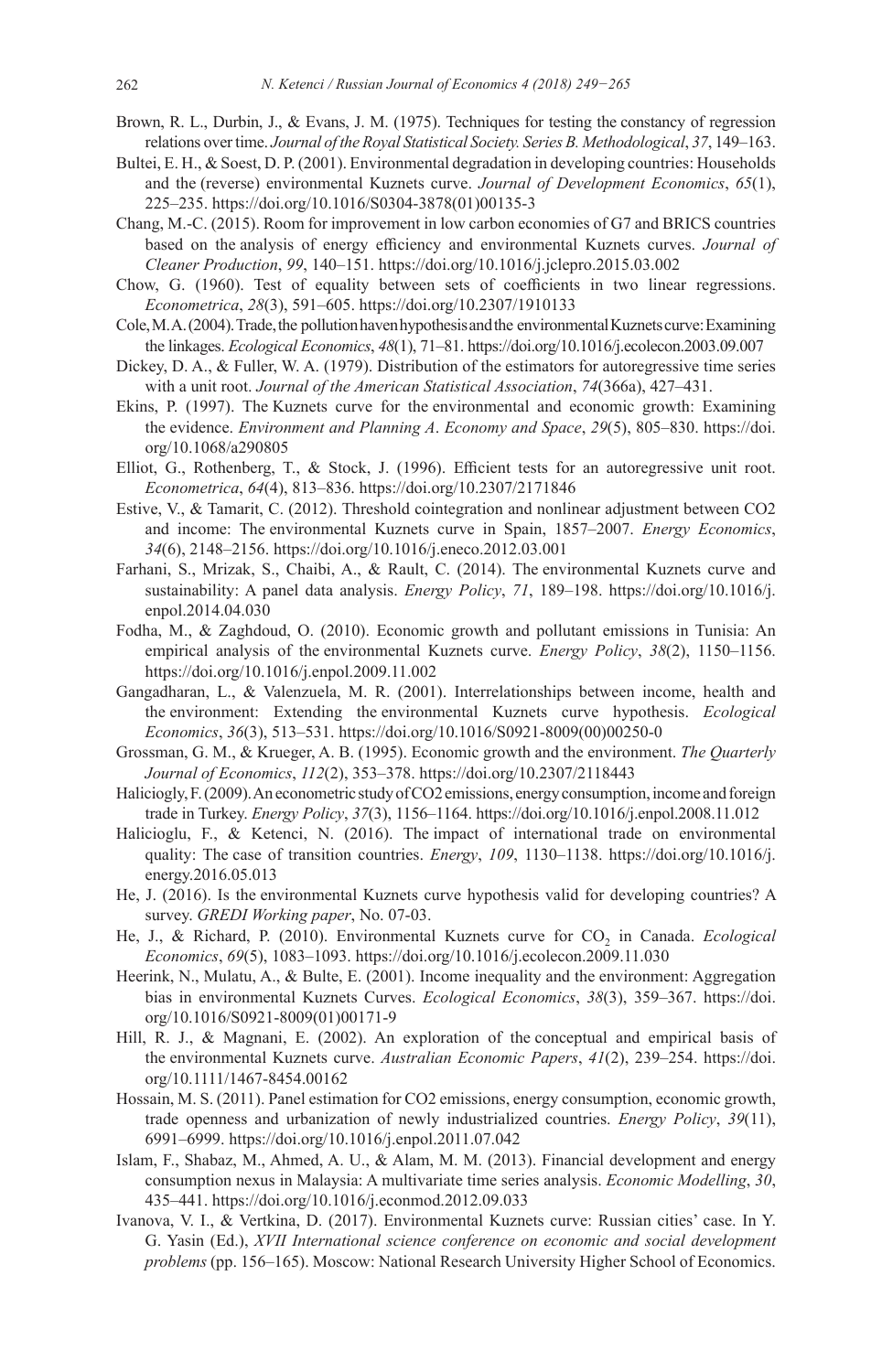- Iwata, H., Okada, K., & Samreth, S. (2010). Empirical study on the environmental Kuznets curve for CO2 in France: The role of nuclear energy. *Energy Policy*, *38*(8), 4057–4063. [https://doi.](https://doi.org/10.1016/j.enpol.2010.03.031) [org/10.1016/j.enpol.2010.03.031](https://doi.org/10.1016/j.enpol.2010.03.031)
- Jalil, A., & Feridun, M. (2011). The impact of growth, energy and financial development on the environment in China: A cointegration analysis. *Energy Economics*, *33*(2), 284–291. <https://doi.org/10.1016/j.eneco.2010.10.003>
- Jayanthakumaran, K., & Liu, Y. (2012). Openness and the environmental Kuznets curve: Evidence from China? *Economic Modelling*, *29*(3), 566–576. [https://doi.org/10.1016/j.](https://doi.org/10.1016/j.econmod.2011.12.011) [econmod.2011.12.011](https://doi.org/10.1016/j.econmod.2011.12.011)
- Jebli, M. B., & Youssef, S. B. (2015). The environmental Kuznets curve, economic growth renewable and non-renewable energy, and trade in Tunisia. *Renewable & Sustainable Energy Reviews*, *47*, 173–185.<https://doi.org/10.1016/j.rser.2015.02.049>
- Jebli, M. B., Youssef, S. B., & Özturk, I. (2016). Testing environmental Kuznets curve hypothesis: The role of renewable and non-renewable energy consumption and trade in OECD countries. *Ecological Indicators*, *60*, 824–831. <https://doi.org/10.1016/j.ecolind.2015.08.031>
- Kasman, A., & Duman, Y. S. (2015). CO2 emissions, economic growth, energy consumption, trade and urbanization in new EU member and candidate countries: A panel data analysis. *Economic Modelling*, *44*, 97–103.<https://doi.org/10.1016/j.econmod.2014.10.022>
- Katircioğlu, S. T. (2014). Testing the tourism-induced EKC hypothesis: The case of Singapore. *Economic Modelling*, *41*, 383–391. <https://doi.org/10.1016/j.econmod.2014.05.028>
- Katircioğlu, S. (2017). Investigating the role of oil prices in the conventional EKC model: Evidence from Turkey. *Asian Economic and Financial Review*, *7*(5), 498–508. [https://doi.org/10.18488/](https://doi.org/10.18488/journal.aefr/2017.7.5/102.5.498.508) [journal.aefr/2017.7.5/102.5.498.508](https://doi.org/10.18488/journal.aefr/2017.7.5/102.5.498.508)
- Katircioğlu, S. T., & Taspinar, N. (2017). Testing the moderating role of financial development in an environmental Kuznets curve: Empirical evidence from Turkey. *Renewable & Sustainable Energy Reviews*, *68*(1), 572–586. <https://doi.org/10.1016/j.rser.2016.09.127>
- Khan, S. A. R., Zaman, K., & Zhang, Y. (2016). The relationship between energy-resource depletion, climate change, health resources and the environmental Kuznets curve: Evidence from the panel of selected developed countries. *Renewable & Sustainable Energy Reviews*, *62*, 468–477. <https://doi.org/10.1016/j.rser.2016.04.061>
- Korppoo, A., & Kokorin, A. (2017). Russia's 2020 GHG emissions target: Emission trends and implementation. *Climate Policy*, *17*(2), 113–130. [https://doi.org/10.1080/14693062.2015.10](https://doi.org/10.1080/14693062.2015.1075373) [75373](https://doi.org/10.1080/14693062.2015.1075373)
- Lau, L. S., Choong, C. K., & Eng, Y. K. (2014). Investigation of the environmental Kuznets curve for carbon emissions in Malaysia: Do foreign direct investment and trade matter? *Energy Policy*, *68*, 490–497. <https://doi.org/10.1016/j.enpol.2014.01.002>
- Leow, Y. G. (2004). A reexamination of the exports in Malaysia's economic growth: After Asian financial crisis, 1970–2000. *International Journal of Management Sciences*, *11*, 179–204.
- Li, T., Wang, Y., & Zhao, D. (2016). Environmental Kuznets curve in China: New evidence from dynamic panel analysis. *Energy Policy*, *91*, 138–147. [https://doi.org/10.1016/j.](https://doi.org/10.1016/j.enpol.2016.01.002) [enpol.2016.01.002](https://doi.org/10.1016/j.enpol.2016.01.002)
- Lindmark, M. (2002). An EKC-pattern in historical perspective: Carbon dioxide emissions, technology, fuel prices and growth in Sweden 1870–1997. *Ecological Economics*, *42*(1–2), 333–347. [https://doi.org/10.1016/S0921-8009\(02\)00108-8](https://doi.org/10.1016/S0921-8009(02)00108-8)
- Magnani, E. (2000). The environmental Kuznets curve, environmental protection policy and income distribution. *Ecological Economics*, *32*(3), 431–443. [https://doi.org/10.1016/S0921-](https://doi.org/10.1016/S0921-8009(99)00115-9) [8009\(99\)00115-9](https://doi.org/10.1016/S0921-8009(99)00115-9)
- Managi, S., & Jena, P. R. (2008). Environmental productivity and Kuznets curve in India. *Ecological Economics*, *65*(2), 432–440. <https://doi.org/10.1016/j.ecolecon.2007.07.011>
- Mihalischev, S., & Raskina, Y. (2015). *Environmental Kuznets curve: The case of Russia* (Working Paper No. Ec-03/15). European University at St. Petesburg, Department of Economics.
- Millimet, D. L., List, J. A., & Stengos, T. (2006). The environmental Kuznets curve: Real progress or misspecified models? *The Review of Economics and Statistics*, *85*(4), 1038–1047. [https://](https://doi.org/10.1162/003465303772815916) [doi.org/10.1162/003465303772815916](https://doi.org/10.1162/003465303772815916)
- Narayan, P. K., & Narayan, S. (2010). Carbon dioxide emissions and economic growth: Panel data evidence from developing countries. *Energy Policy*, *38*(1), 661–666. [https://doi.org/10.1016/j.](https://doi.org/10.1016/j.enpol.2009.09.005) [enpol.2009.09.005](https://doi.org/10.1016/j.enpol.2009.09.005)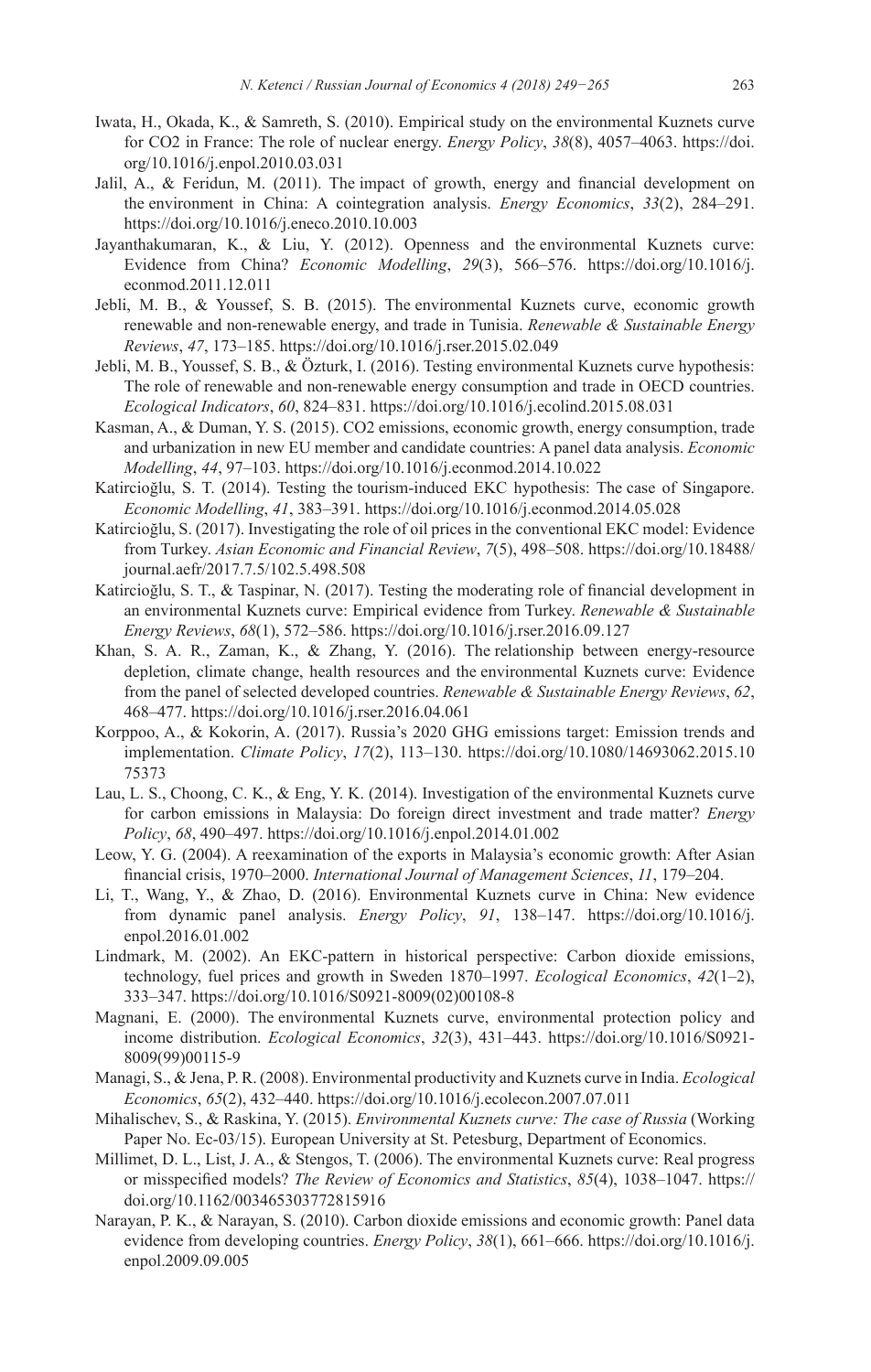- Özturk, I., & Al-Mulali, U. (2015). Investigating the validity of the environmental Kuznets curve hypothesis in Cambodia. *Ecological Indicators*, *57*, 324–330. [https://doi.org/10.1016/j.](https://doi.org/10.1016/j.ecolind.2015.05.018) [ecolind.2015.05.018](https://doi.org/10.1016/j.ecolind.2015.05.018)
- Pablo-Romero, M. P., & Jesus, J. D. (2016). Economic growth and energy consumption: The Energy-Environmental Kuznets curve for Latin America and the Caribbean. *Renewable & Sustainable Energy Reviews*, *60*, 1343–1350.<https://doi.org/10.1016/j.rser.2016.03.029>
- Pablo-Romero, M. P., Cruz, L., & Barata, E. (2017). Testing the transport energy-environmental Kuznets curve hypothesis in the EU27 countries. *Energy Economics*, *62*, 257–269. [https://doi.](https://doi.org/10.1016/j.eneco.2017.01.003) [org/10.1016/j.eneco.2017.01.003](https://doi.org/10.1016/j.eneco.2017.01.003)
- Panayotou, T. (1993). Empirical tests and policy analysis of environmental degradation at different stages of economic development (Working Paper No. WP238). Geneva: International Labor Office, Technology and Employment Programme.
- Pao, H. T., & Tsai, C. M. (2011). Multivariate Granger causality between CO2 emissions, energy consumption, FDI (foreign direct investment) and GDP (gross domestic product): Evidence from a panel of BRIC (Brazil, Russian Federation, India, and China) countries. *Energy*, *36*(1), 685–693. <https://doi.org/10.1016/j.energy.2010.09.041>
- Pao, H. T., Yu, H. C., & Yang, Y. H. (2011). Modeling the CO2 emissions, energy use, and economic growth in Russia. *Energy*, *36*(8), 5094–5100. <https://doi.org/10.1016/j.energy.2011.06.004>
- Pesaran, M., & Pesaran, B. (1997). *Working with Microfit 4.0: Interactive economic analysis.* Oxford: Oxford University Press.
- Pesaran, M. H., & Shin, Y. (1999). An autoregressive distributed lag modelling approach to cointegration analysis. In S. Storm (Ed.), *Econometrics and economic theory in 20th century: The Ragnar Frisch centennial symposium* (pp. 371–413). Cambridge: Cambridge University Press.
- Pesaran, M. H., Shin, Y., & Smith, R. J. (2001). Bounds testing approaches to the analysis of level relationships. *Journal of Applied Econometrics*, *16*(3), 289–326.<https://doi.org/10.1002/jae.616>
- Phillips, P. C., & Perron, P. (1988). Testing for a unit root in time series regression. *Biometrika*, *75*(2), 335–346. <https://doi.org/10.1093/biomet/75.2.335>
- Richmond, A. K., & Kaufmann, R. K. (2006). Energy prices and turning points: The relationship between income and energy use/carbon emissions. *Energy Journal*, *27*(4), 157–180. [https://doi.](https://doi.org/10.5547/ISSN0195-6574-EJ-Vol27-No4-7) [org/10.5547/ISSN0195-6574-EJ-Vol27-No4-7](https://doi.org/10.5547/ISSN0195-6574-EJ-Vol27-No4-7)
- Rudenko, D., & Skripnuk, D. (2016). Environmental Kuznets curve: The case of Arctic Russian regions. *SGEM2016 Conference Proceedings, 5* (3), 209–216.
- Saboori, B., Sulaiman, J. B., & Mohd, S. (2012). An empirical analysis of the environmental Kuznets curve for CO2 emissions in Indonesia: The role of energy consumption and foreign trade. *International Journal of Economics and Finance*, *4*(2), 243–251.<https://doi.org/10.5539/ijef.v4n2p243>
- Saboori, B., & Sulaiman, J. (2013). Environmental degradation, economic growth and energy consumption: Evidence of the environmental Kuznets curve in Malaysia. *Energy Policy*, *60*, 892–905. <https://doi.org/10.1016/j.enpol.2013.05.099>
- Sayed, A. R. M. A., & Sek, S. K. (2013). Environmental Kuznets curve: Evidences from developed and developing economies. *Applied Mathematical Sciences*, *7*(22), 1081–1092. [https://doi.](https://doi.org/10.12988/ams.2013.13098) [org/10.12988/ams.2013.13098](https://doi.org/10.12988/ams.2013.13098)
- Shahbaz, M., Mutascu, M., & Azim, P. (2013). Environmental Kuznets curve in Romania and the role of energy consumption. *Renewable & Sustai nable Energy Reviews*, *18*, 165–173. <https://doi.org/10.1016/j.rser.2012.10.012>
- Shahbaz, M., Dube, S., Özturk, I., & Jalil, A. (2015). Testing the environmental Kuznets curve hypothesis in Portugal. *International Journal of Energy Economics and Policy*, *5*(2), 475–481.
- Sirag, A., Matemilola, B. T., Law, S. H., & Bany-Ariffin, A. N. (2017). Does environmental Kuznets curve hypothesis exist? Evidence from dynamic panel threshold. *Journal of Environmental Economics and Policy*, *7*(2), 145–165.<https://doi.org/10.1080/21606544.2017.1382395>
- Stern, D. I. (2004). The rise and fall of the environmental Kuznets curve. *World Development*, *32*(8), 1419–1439. <https://doi.org/10.1016/j.worlddev.2004.03.004>
- Suri, V., & Chapman, D. (1998). Economic growth, trade and energy: Implications for the environmental Kuznets curve. *Ecological Economics*, *25*(2), 195–208. [https://doi.org/10.1016/S0921-](https://doi.org/10.1016/S0921-8009(97)00180-8) [8009\(97\)00180-8](https://doi.org/10.1016/S0921-8009(97)00180-8)
- Tamazian, A., Chousa, J. P., & Vadlamannati, K. C. (2009). Does higher economic and financial development lead to environmental degradation: Evidence from BRIC countries. *Energy Policy*, *37*(1), 246–253.<https://doi.org/10.1016/j.enpol.2008.08.025>